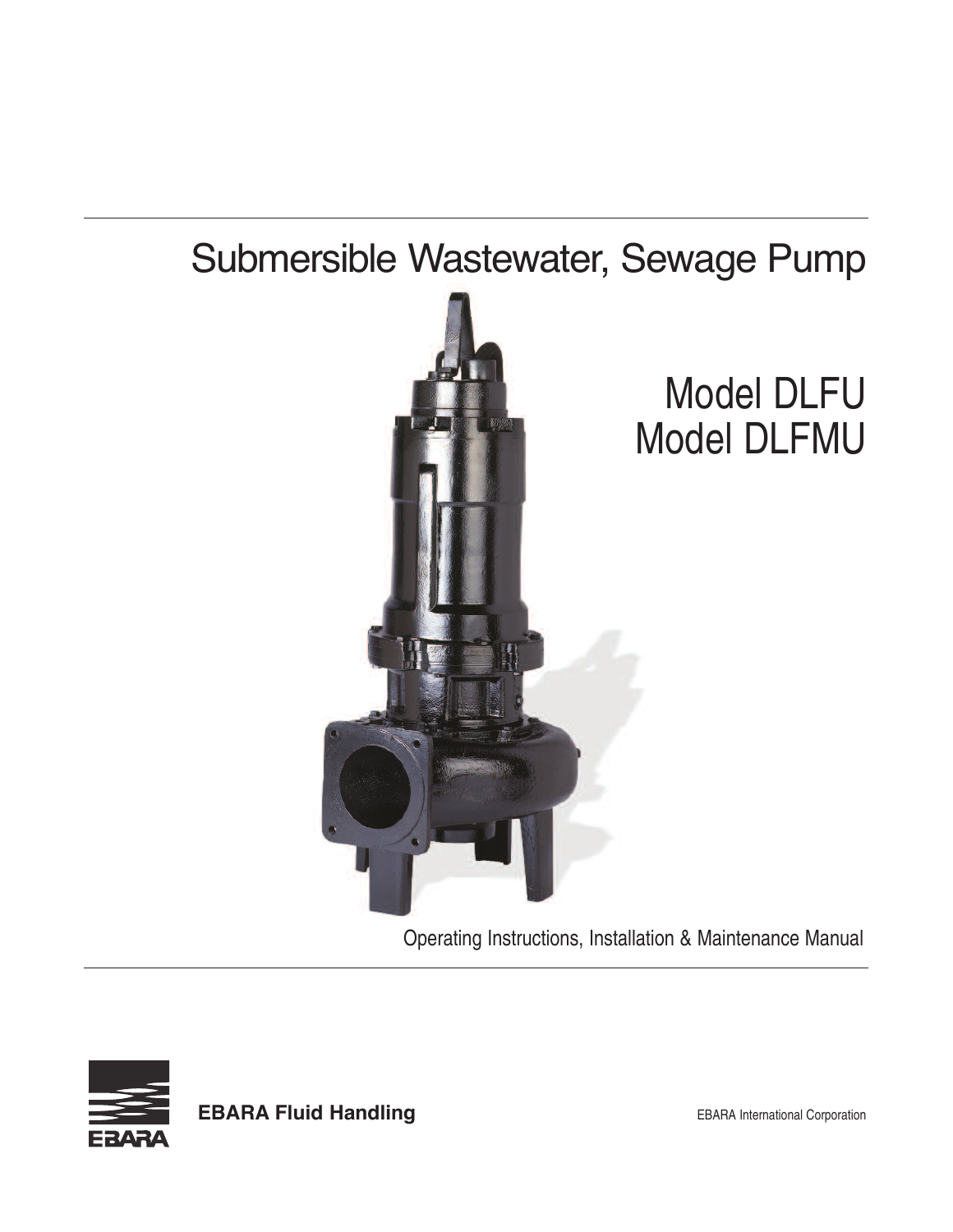#### **Contents**

| Section |  |
|---------|--|
|         |  |
|         |  |
|         |  |
|         |  |
|         |  |
|         |  |
|         |  |
|         |  |
|         |  |

#### **Safety Information and Introduction**



before handling this pump, always disconnect the power first. Do not use sparkable electrical devices or flames in a septic (gaseous) or possible septic sump.

Do not work under heavy suspended object unless there is a positive support under it to stop its fall in event of sling or hoist failure. Disregard of this warning could result in personal injury.

This pump should only be serviced by qualified or factory trained personnel.

### **A** CAUTION

**warning**

This instruction manual includes necessary items for installation, operation and maintenance. Read this manual carefully to ensure correct installation, operation and maintenance.

be sure to keep this instruction manual on hand for future reference.

Design of this EBARA pump is based on superior engineering and long experience. To prevent trouble and provide satisfactory operation and long life, it is important to understand the EBARA pump thoroughly by careful study of this manual. If any questions arise regarding this manual, please direct them to EBARA INTERNATIONAL CORPORATION.

#### **Specifications**

#### **A** CAUTION

be careful not to exceed the given specifications in the use of your products.

Check the nameplate for your pump's head (HEaD), discharge volume (CaPaCITY), speed (SPEED), motor voltage and current. Other specifications are noted in the chart below.

| <b>Item</b>                |             | <b>Specifications</b>                           |
|----------------------------|-------------|-------------------------------------------------|
|                            | Type        | Sewage, waste water, miscellaneous drain water  |
| Liquid handled             | Temperature | 32 - 104° F                                     |
|                            | Casing      | Cast iron                                       |
| <b>Materials</b>           | Impeller    | Cast iron                                       |
|                            | Shaft       | <b>Stainless Steel</b>                          |
| Motor type                 |             | Air filled submersible motor                    |
| Shaft seal lubrication oil |             | Turbine No. 32 ISO VG - 32                      |
| Maximum water depth        |             | 65 ft                                           |
| Installation               |             | with Quick Discharge Connector or floor mounted |

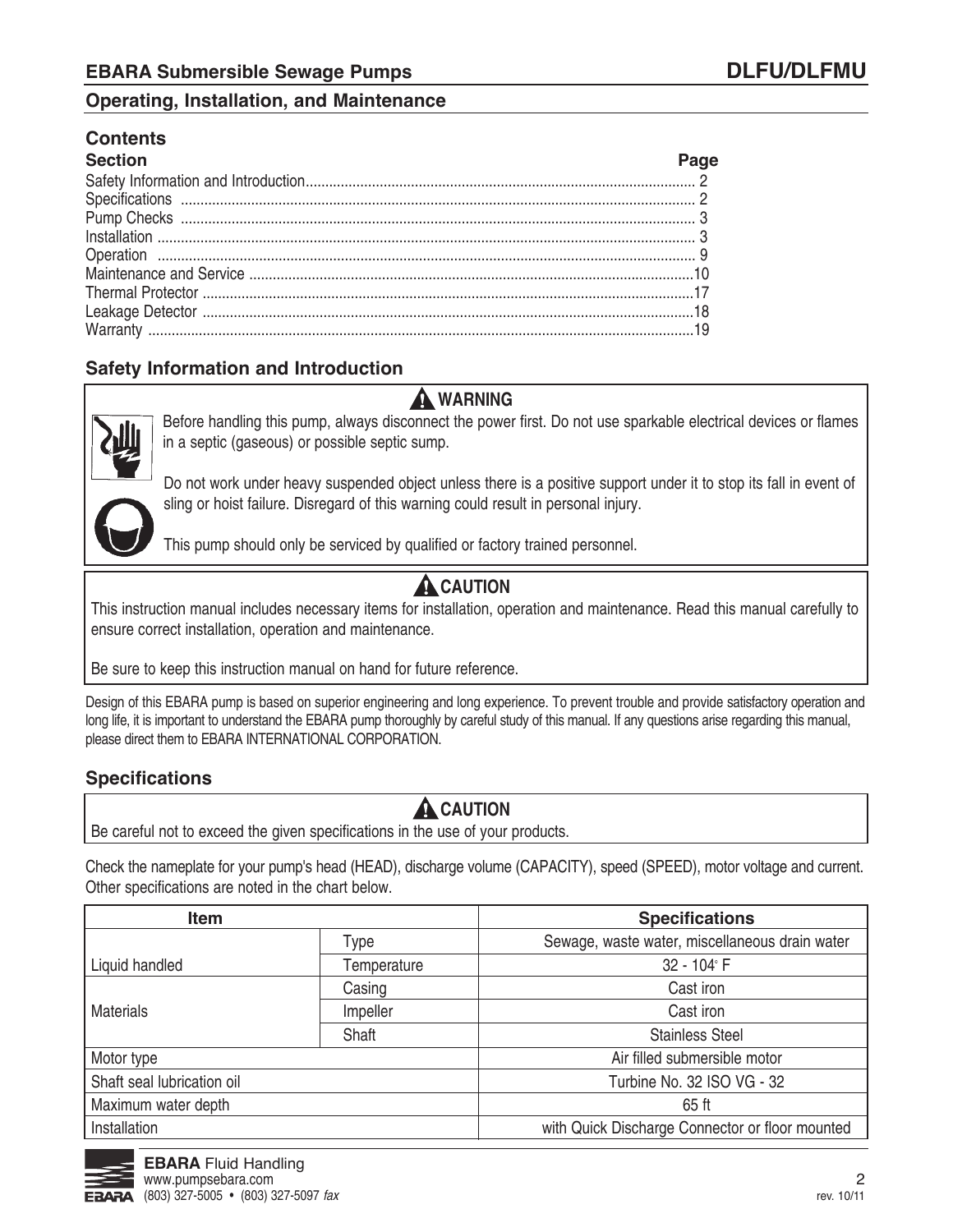#### **Pump Checks**

- **1. Check the following points upon receipt of your pump:**
- (1) Check the name plate to confirm that it is the pump ordered.
- (2) Ensure that the pump voltage is the same as the power at your location.
- (3) Check oil level at oil plug.
- (4) Check that all plugs and fastening bolts are properly tightened.
- (5) Check that the pump has not been damaged and the cable glands and cables are in a satisfactory condition.
- (6) Check accessories and spare parts against the packing list.
- (7) Check that the impeller turns smoothly by hand.

#### **2. Precautions when operation is suspended:**

(1) If operation is to be suspended for 30 days with the pump immersed in water, measure the insulation resistance of the motor.

If resistance is over 1 mega ohm, operate pump to prevent rust from developing on moving parts. Follow the instructions under OPEraTION when pump operation is to be resumed.

(2) For dry storage, clean out pump and store in a dry place. Follow the instructions under INSTALLATION and OPERATION when pump operation is to be resumed.

#### **Installation**

**1. Check the following before beginning installation:**



#### **warning**

before insulation resistance measurement, always disconnect the power first.

all electrical work should be performed by a qualified electrician and all national and local electrical codes must be observed.

### **A**CAUTION

When measuring the insulation resistance with meggar for motor windings do not test overload protection.

MINIaTUrE THErMaL PrOTECTION (MTP) aND LEaKaGE DETECTOr (LD) arE USED FOr MOTOr PrOTEC-TION. MTP aND LD CabLES MUST bE INSTaLLED IN CONTrOL CIrCUIT.

Insulation resistance measurement:

(1) For three phase motor:

With the motor and cable (excluding the power supply connections) immersed in water, use a meggar to measure the insulation resistance between, the ground wire and each phase of the motor.

### **A** CAUTION

Measure the insulation resistance. The value should be more than I mega ohm. While making the measurement, keep the power supply cable off the ground.

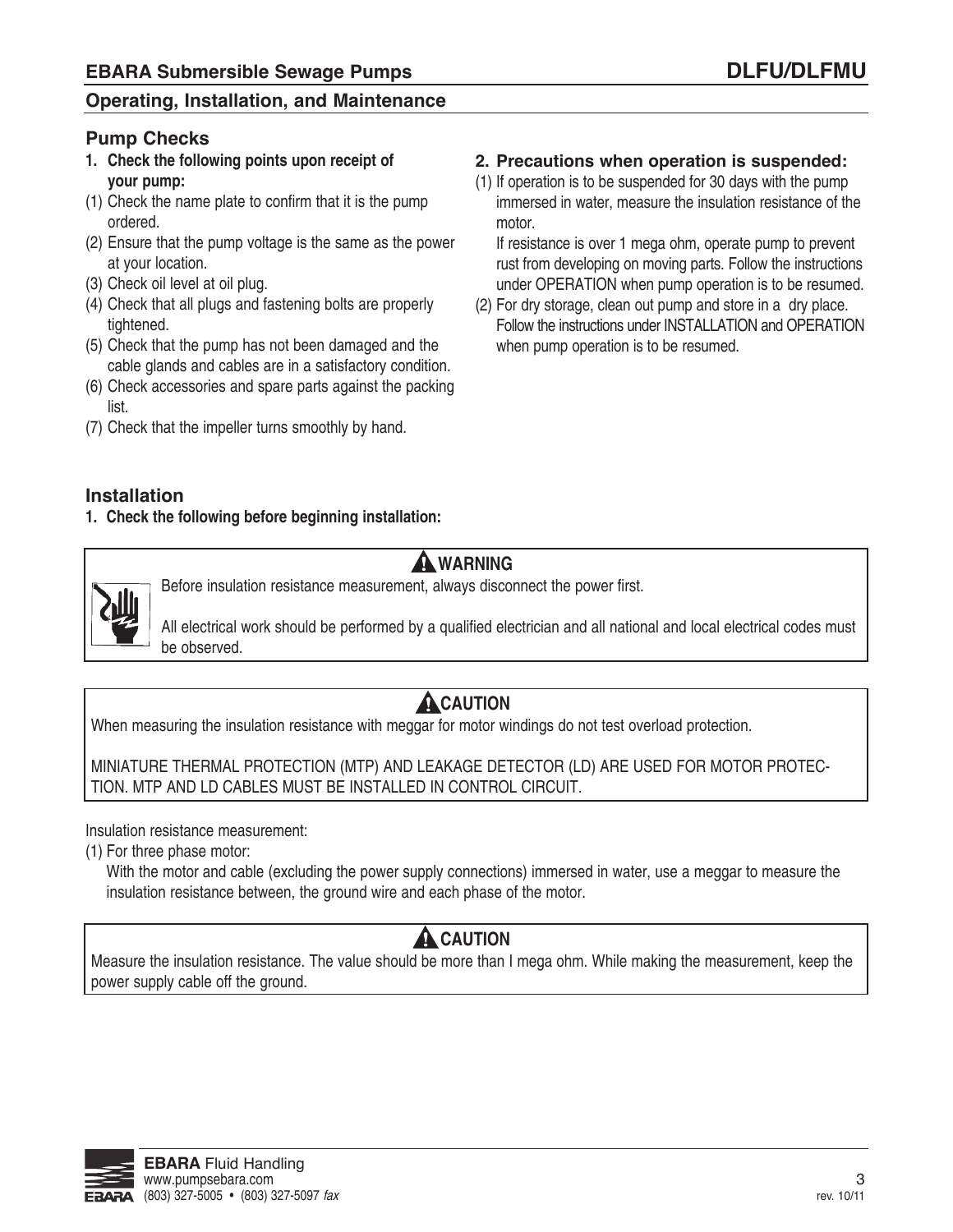#### **Installation**

#### **2. Pump Installation**

### **warning**



When lifting the pump, use appropriate crane (or hoist) and lift system, check position and tightness of lift system so that weight of the pump is not UNBALANCED.

Failure to observe this precaution can result in serious accidents.

Handle the cables very carefully. If they are bent or pulled excessively, the cable and the cable entry may be damaged, resulting in insulation failure. Also, care is needed to protect cable ends against water intrusion.

## **A** CAUTION

Before installation check rotation. Correct rotation is clockwise when viewed from top of motor. Read ELECTRICAL WIRING.

- 1. Clean the installation area.
- 2. Under no circumstances should the cable be pulled while the pump is being transported or installed. Attach a chain or rope to the grip and install the pump.
- 3. This pump must not be installed on its side. Ensure that it is installed upright on a secure base.
- 4. Install the pump at a location in the tank where there is the least turbulence.
- 5. If there is a flow of liquid inside the tank, support the cable where appropriate (See Fig. 1).
- 6. Install piping so that air will not be entrapped. If piping must be installed in such a way that air pockets are unavoidable, install an air release valve wherever such air pockets are most likely to develop.
- 7. Do not permit end of discharge piping to be submerged, as backflow will result when the pump is shut down.
- 8. Non-automatic pumps (model DLFU, DLMFU) do not have an automatic operating system based on built-in floats. Do not operate the pump for a long time with the water level near the minimum operating level as the automatic cut-off switch incorporated inside the motor will be activated.

To avoid dry operation, install an automatic operating system, as shown in Fig. 2 and maintain a safe operating water level.







**Fig. 2**

- H<sub>1</sub>: Operating water level
- This must be above the top of the motor.
- H2: Lowest water level (motor flange)

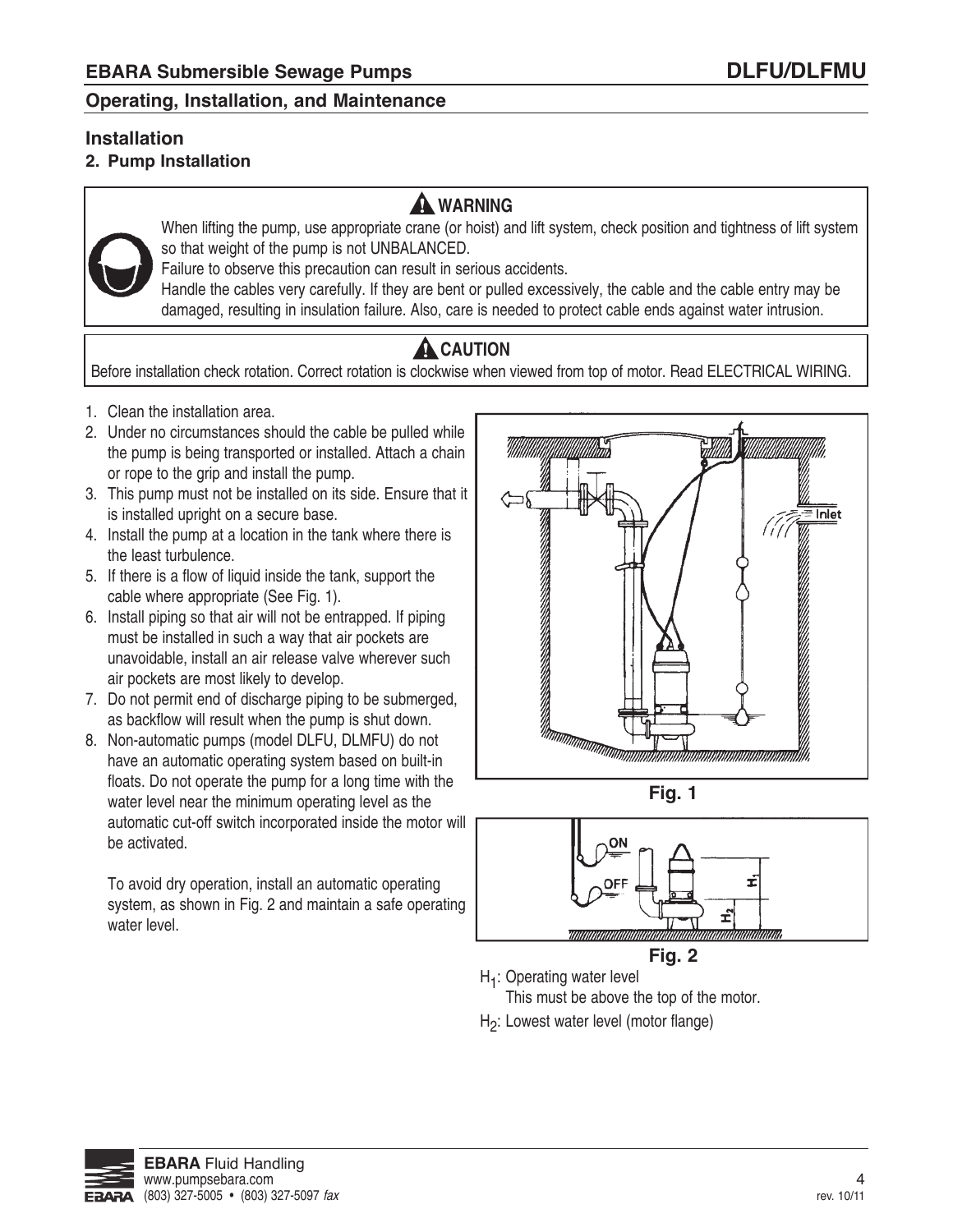#### **Installation 3. Electrical Wiring:**



#### **warning**

Check that the power is locked off and disconnected before working on pump. all electrical work should be performed by a qualified electrician and all national and local electrical codes must be observed.

(1) Wiring

- a) Wire as indicated for the appropriate start system as shown in Fig. 3.
- b) Loose connections will stop the pump. Make sure all electrical connections are secure.

#### **output 2 to 5HP 208/230V**

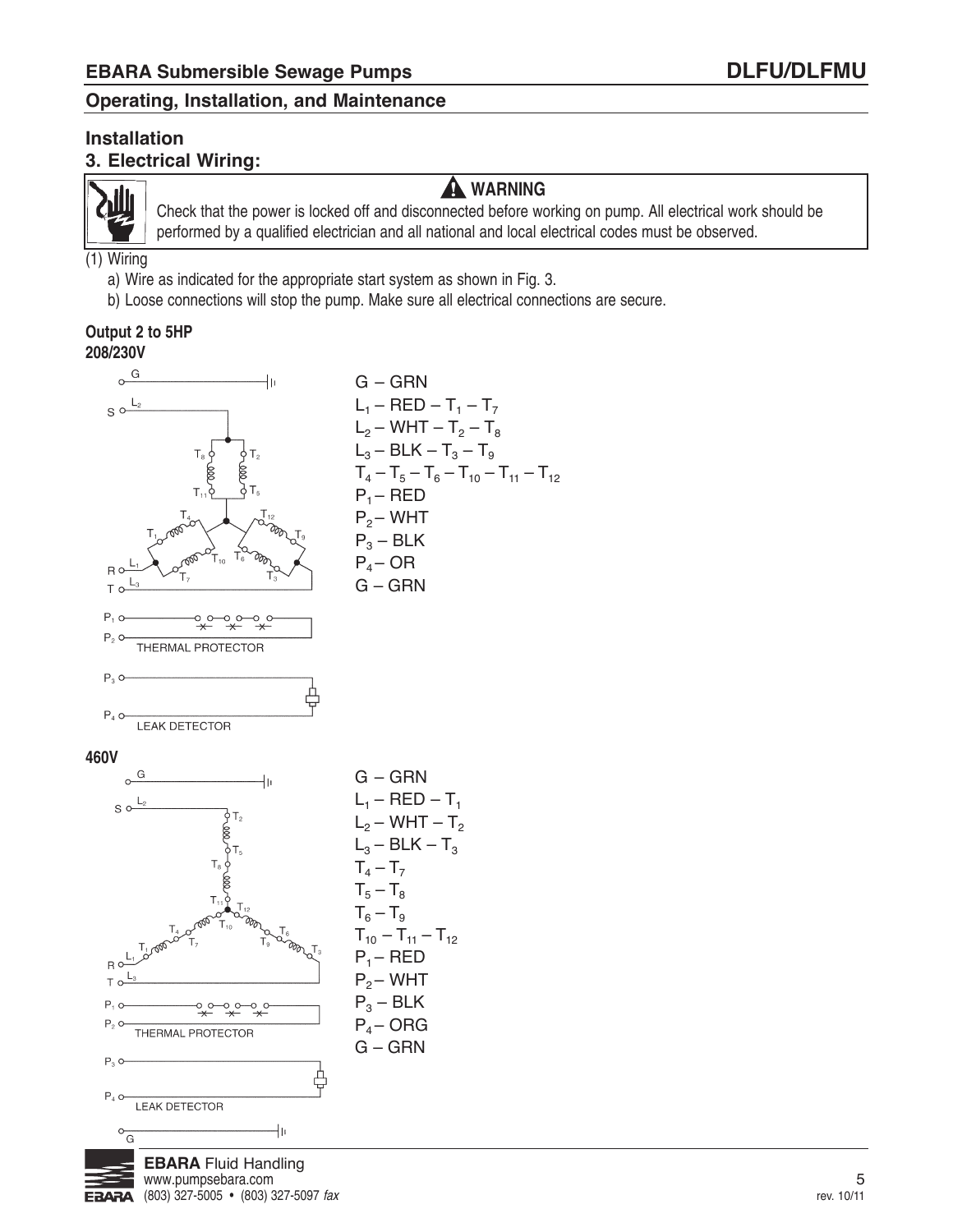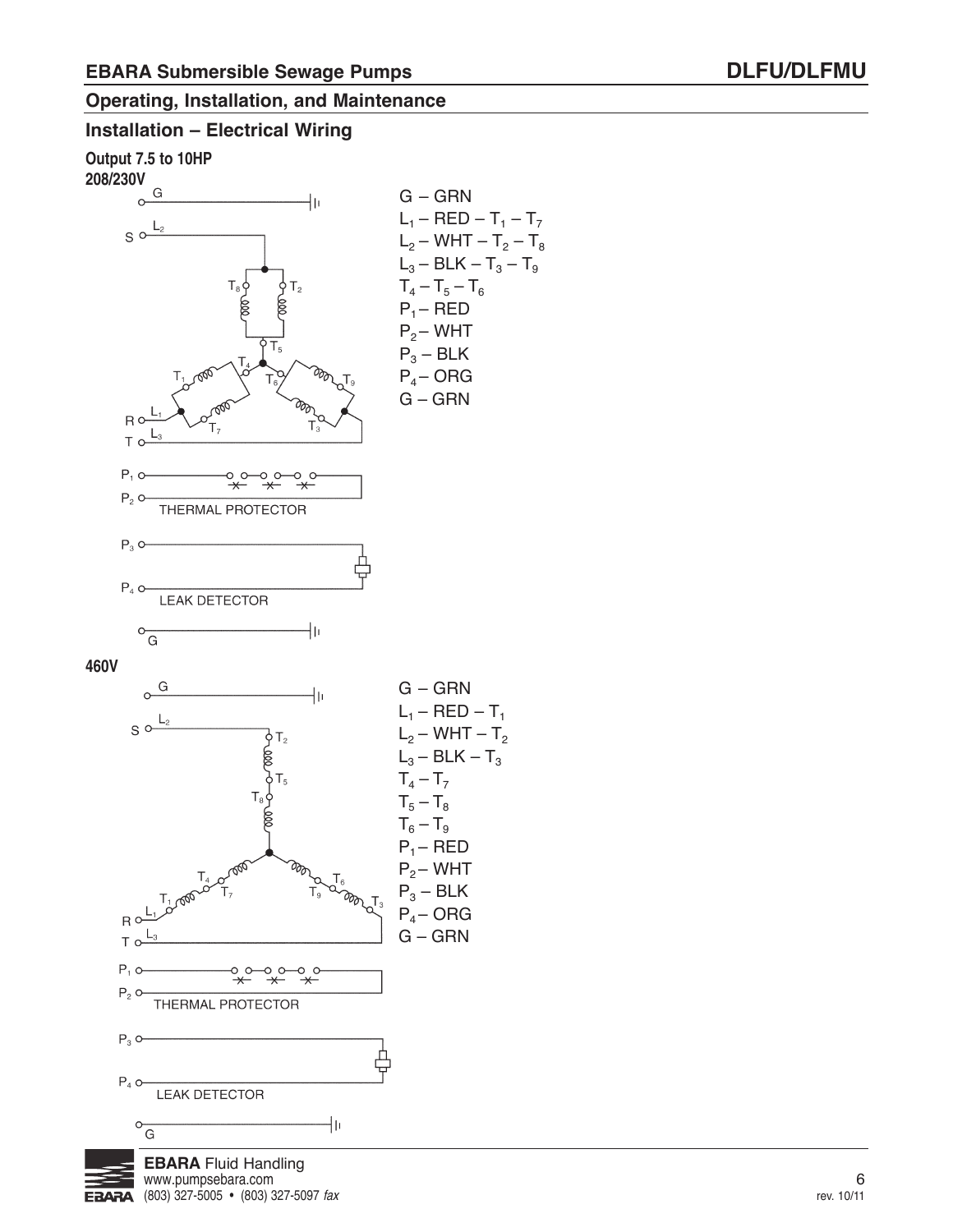#### **Installation – Electrical Wiring**

 $EBARA$  (803) 327-5005 • (803) 327-5097 fax

**output 15 to 30HP**



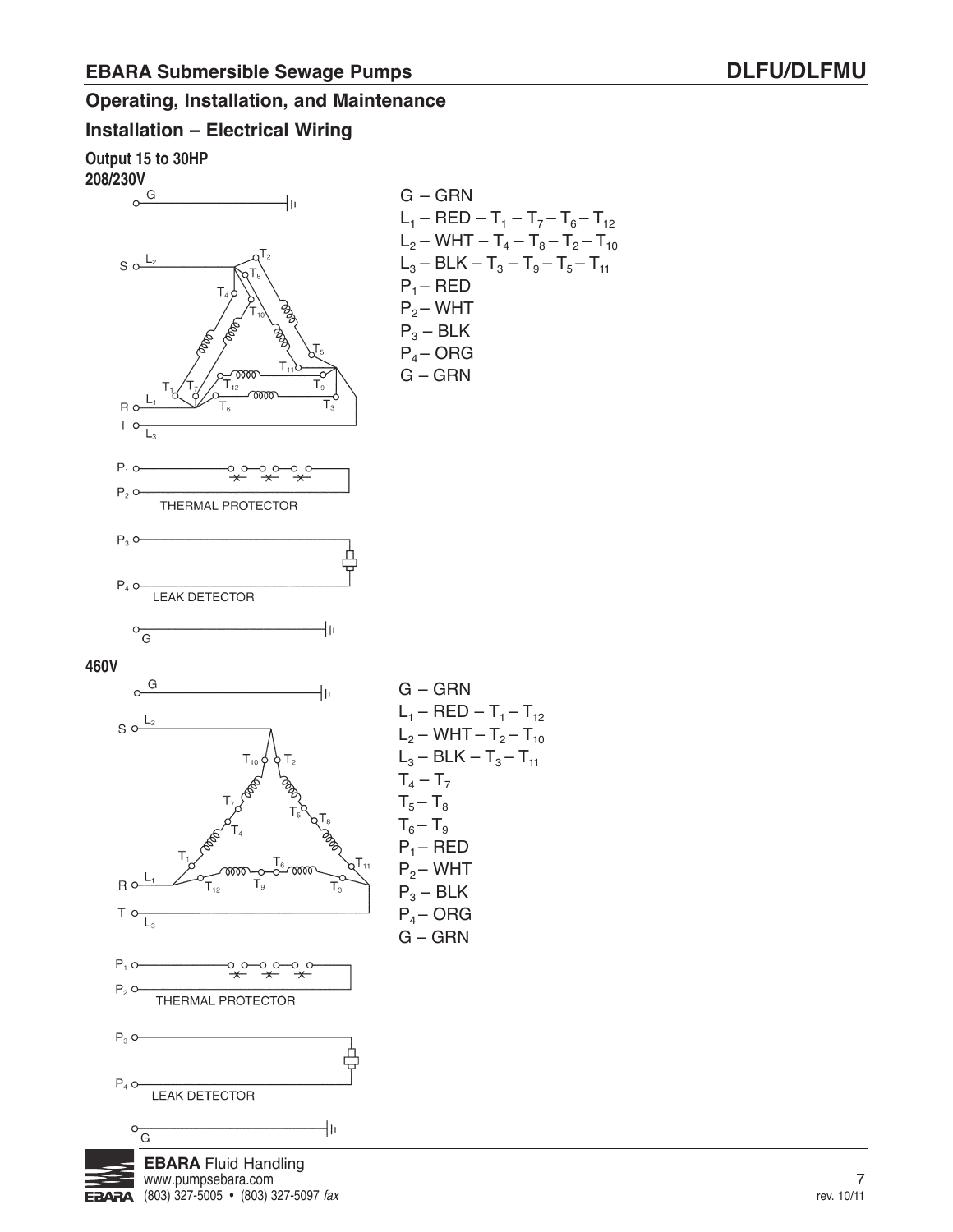#### **Installation – Electrical Wiring**

**output 40 to 60HP**





 $EBARA$  (803) 327-5005 • (803) 327-5097 fax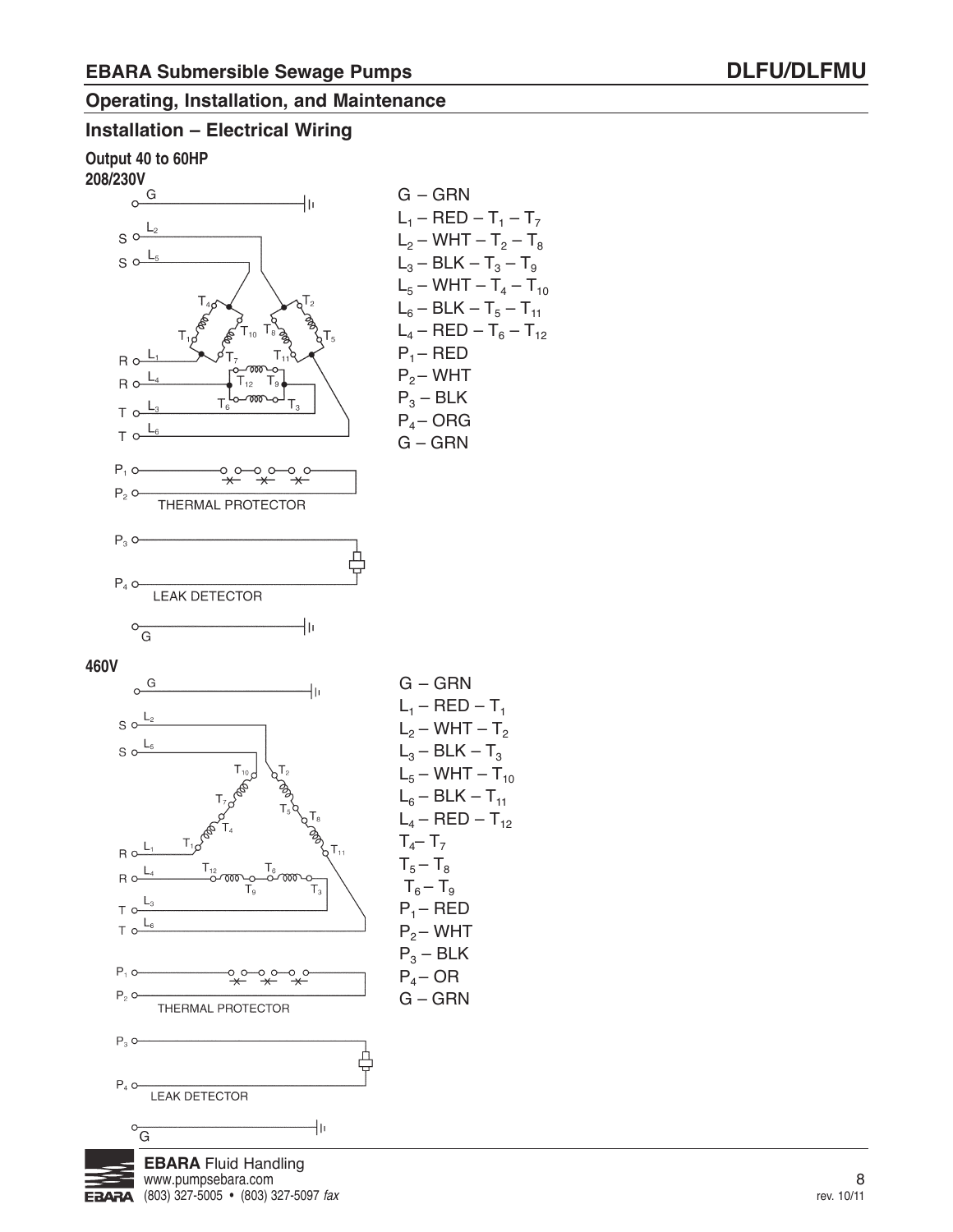#### **Installation**

(2) Cable

- a) Never let the end of the cable contact water
- b) If the cable is extended, do not immerse the splice in water.
- c) Fasten the cable to the discharge piping with tape or vinyl strips.
- d) Install the cable so that it will not overheat. Overheating is caused by coiling the cable and exposing it to direct sunlight.
- (3) Grounding

As shown in Fig. 4 ground the green wire (label E). Under no circumstances should the green wire be connected to the power supply.

(4) Use short circuit breakers to prevent danger of electrical shock.





#### **Operation**

#### **1. Before starting the pump:**

(1) after completing installation, measure the insulation resistance again as described in INSTaLLaTION.

(2) Check water level.

If the pump is operated continuously for an extended period of time in a dry condition or at the lowest water level, the thermal protector will be activated.

Constant repetition of this action will shorten pump service life. Do not start the pump again in such a situation until after the motor has completely cooled.

#### **2. test operation:**

### **A** CAUTION

Check rotation. Correct rotation is clockwise when viewed from top of motor. Pump should be started with gate valve closed, and then the operator should open the valve gradually.

#### (1) Model DLFU, DLMFU

- a) Turn the operating switch on and off a couple of times to check for normal pump start.
- b) Check the direction of rotation. If discharge volume is low or unusual sounds are heard when the pump is operating, rotation has been reversed. When this happens, reverse two of the three wires.
- c) Check amperage, voltage, and head pressure.

#### **Maintenance and Service**



**warning**

Disconnect power cable from power source before servicing unit.

Normal maintenance should be done by qualified personnel.

Check pressure, output, voltage, current, vibration, and other specifications. Unusual readings may indicate a problem requiring immediate service. Contact your local EBARA INTERNATIONAL CORPORATION representative as soon as possible.

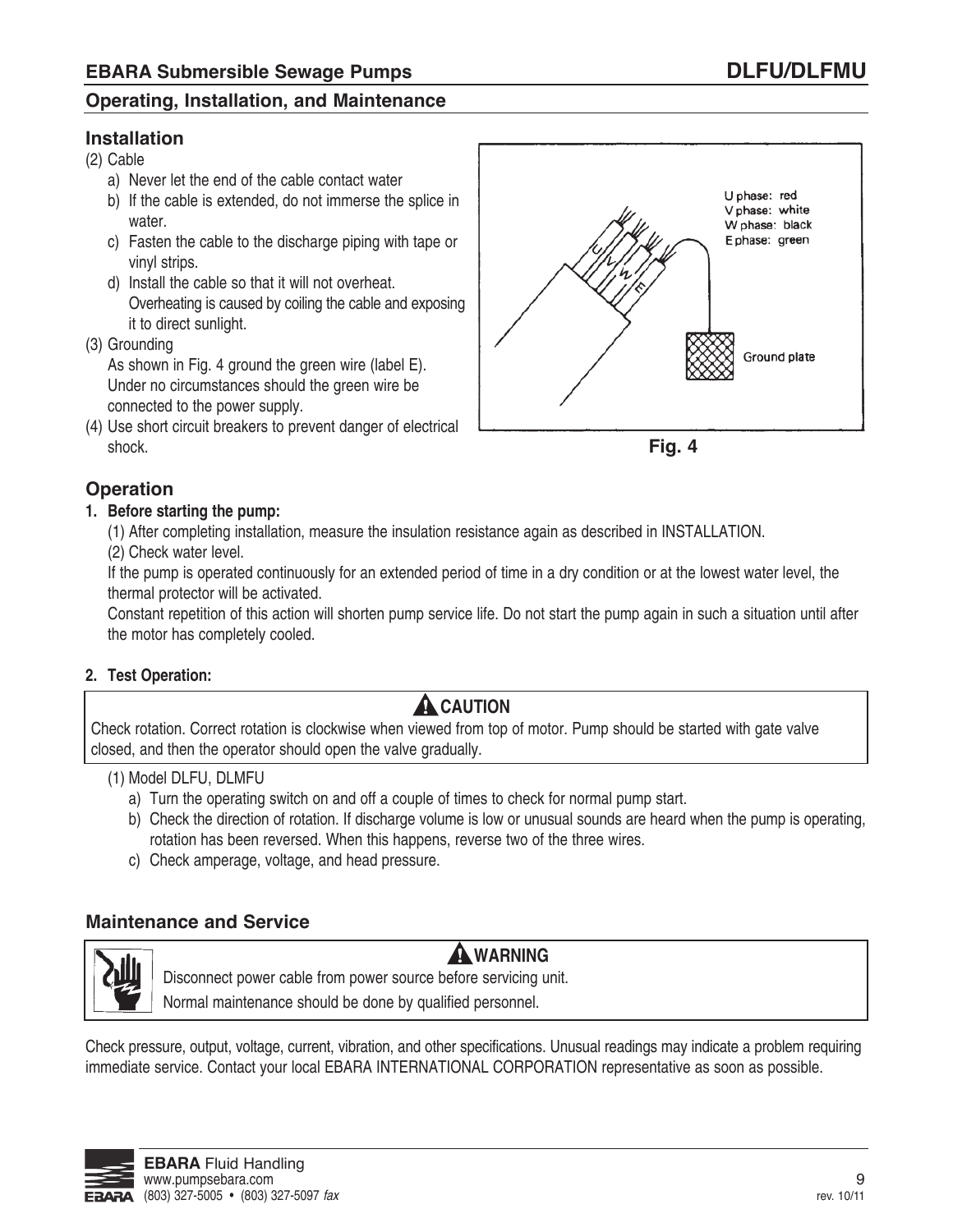#### **Maintenance and Service**

#### **1. Daily inspections:**

(1) Check current and ammeter fluctuation daily. If ammeter fluctuation is great, even though within the limits of pump rating, foreign matter may be clogging the pump. If the quantity of liquid discharged falls suddenly, foreign matter may be blocking the suction inlet.

#### **2. regular inspections:**

(1) Monthly inspections

Measure the insulation resistance. The value should be more than 1 mega ohm. If resistance starts to fall rapidly even with an initial indication of over 1 mega ohm, this may be an indication of trouble and repair work is required.

#### (2) Every 6 months

Check the mechanical seal every six months. If you notice water mixed with the oil or cloudy texture of the oil, these may be indications of a defective mechanical seal requiring replacement. The service life of the mechanical seal can be prolonged by replacing the oil in the mechanical seal chamber once a year.

When replacing the oil, lay the pump on its side, with filler plug on top as shown in Fig. 5.





| <b>HP</b>      | Oil                     |  | <b>HP</b> | Oil     |  |  |  |  |  |
|----------------|-------------------------|--|-----------|---------|--|--|--|--|--|
| $\overline{2}$ | 31 ozs                  |  | 20        | 120 ozs |  |  |  |  |  |
| 3              | 42 ozs                  |  | 25        | 115 ozs |  |  |  |  |  |
| 5              | 47 ozs                  |  | 30        | 120 ozs |  |  |  |  |  |
| $7^{1/2}$      | 75 ozs                  |  | 40        | 220 ozs |  |  |  |  |  |
| 10             | 75 ozs                  |  | 50        | 240 ozs |  |  |  |  |  |
| 15             | 240 ozs<br>60<br>75 ozs |  |           |         |  |  |  |  |  |
|                | T∍LI∍ 4                 |  |           |         |  |  |  |  |  |

#### **Oil Capacities for DLF/DLFMU pumps**

**Table 1**

#### (3) Preventive maintenance yearly

Conduct an overhaul of the pump annually. These intervals will reduce the possibility of future trouble.

#### **3. Parts that will need to be replaced:**

Replace the appropriate part when the following conditions are apparent.

| <b>Replaceable Part</b> | <b>Mechanical Seal</b>                                   | Oil Filter plug gasket                      | Lubricating oil              | O-ring                         |
|-------------------------|----------------------------------------------------------|---------------------------------------------|------------------------------|--------------------------------|
| Replacement guide       | Whenever oil in<br>mechanical seal<br>chamber is clouded | Whenever oil is<br>replaced or<br>inspected | Whenever clouded<br>or dirty | Whenever pump<br>is overhauled |
| Frequency               | Annually                                                 | Annually                                    | Annually                     | Annually                       |

above replacement schedule is based on normal operating conditions.

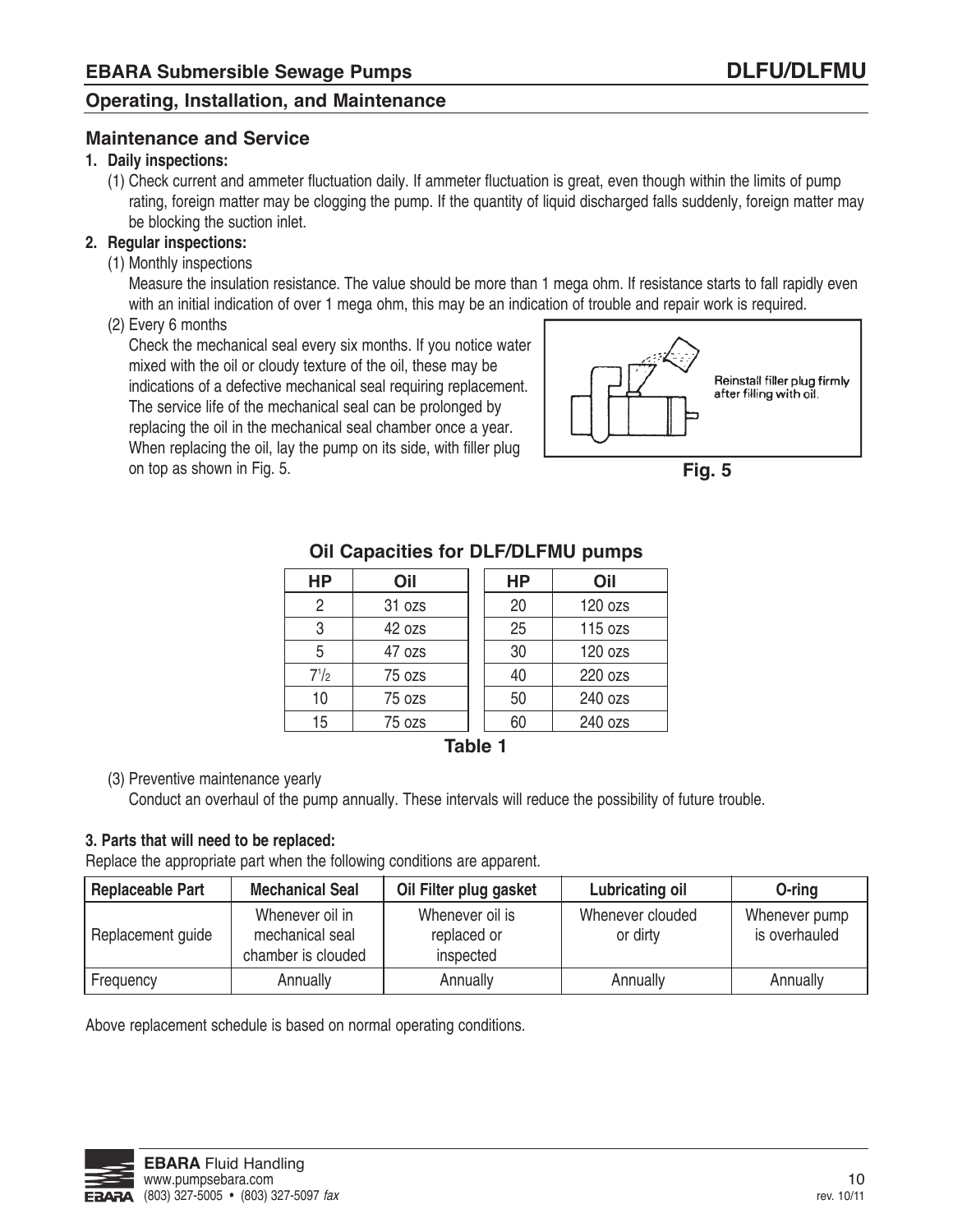#### **Troubleshooting**

### **A** CAUTION

All service should be done by factory trained or qualified personnel only.

| <b>Trouble</b>                                  | Cause                                                                                                                                                                                                                                                                                                                                                                                                                                                                                                                    | Remedy                                                                                                                                                                                                                                                                                                                                                                                                                           |
|-------------------------------------------------|--------------------------------------------------------------------------------------------------------------------------------------------------------------------------------------------------------------------------------------------------------------------------------------------------------------------------------------------------------------------------------------------------------------------------------------------------------------------------------------------------------------------------|----------------------------------------------------------------------------------------------------------------------------------------------------------------------------------------------------------------------------------------------------------------------------------------------------------------------------------------------------------------------------------------------------------------------------------|
| Does not start.                                 | (1) Power failure                                                                                                                                                                                                                                                                                                                                                                                                                                                                                                        | (1)-(3) Contact electric power company; devise counter-measures                                                                                                                                                                                                                                                                                                                                                                  |
| Starts, but<br>immediately stops.               | (2) Large discrepancy between power source and voltage<br>(3) Significant drop in voltage<br>(4) Motor phase malfunction<br>(5) Electric circuit connection faulty<br>(6) Faulty connection of control circuit<br>(7) Blown fuse<br>(8) Faulty magnetic switch<br>(9) Water is not at level indicated by float<br>(10) Float is not in appropriate level<br>(11) Float defective<br>(12) Short circuit breaker is functioning<br>(13) Foreign matter clogging pump<br>(14) Motor burned out<br>(15) Motor bearing broken | (4) Inspect connections and magnetic switch<br>(5) Inspect electric circuit<br>(6) Correct wiring<br>(7) Replace with correct type of fuse<br>(8) Replace with correct type of magnetic switch<br>(9) Raise water level<br>(10) Move float to an appropriate starting level<br>(11) Repair or replace<br>(12) Repair location of short circuit<br>(13) Remove foreign matter<br>(14) Repair or replace<br>(15) Repair or replace |
| Operates, but stops<br>after a while.           | (1) Prolonged dry operation has activated motor protector<br>and caused pump to stop<br>(2) High liquid temperature has activated motor protector<br>and caused pump to stop                                                                                                                                                                                                                                                                                                                                             | (1) Raise stop water level<br>(2) Lower liquid temperature                                                                                                                                                                                                                                                                                                                                                                       |
| Does not pump.<br>Inadequate volume.            | (1) Reverse rotation<br>(2) Significant drop in voltage<br>(3) Operating a 60Hz pump on 50Hz<br>(4) Discharge head is high<br>(5) Large piping loss<br>(6) Low operating water level causes air suction<br>(7) Leaking from discharge piping<br>(8) Clogging of discharge piping<br>(9) Foreign Matter in suction inlet<br>(10) Foreign matter clogging pump<br>(11) Worn impeller                                                                                                                                       | (1) Correct rotation (see Operation 2, (3))<br>(2) Contact electric power company and devise<br>counter-measures<br>(3) Check nameplate<br>(4) Recalculate and adjust<br>(5) Recalculate and adjust<br>(6) Raise water level or lower pump<br>(7) Inspect, repair<br>(8) Remove foreign matter<br>(9) Remove foreign matter<br>(10) Disassemble and remove foreign matter<br>(11) Replace impeller                               |
| Over current                                    | (1) Unbalanced current and voltage<br>(2) Significant voltage drop<br>(3) Motor phase malfunction<br>(4) Operating 50HZ pump on 60Hz<br>(5) Reverse rotation<br>(6) Low head; excessive volume of water<br>(7) Foreign matter clogging pump<br>(8) Motor bearing is worn or damaged                                                                                                                                                                                                                                      | (1) Contact electric power company and devise counter-measure<br>(2) Contact electric power company and devise counter-measure<br>(3) Inspect connections and magnetic switch<br>(4) Check nameplate<br>(5) Correct rotation (see Operation 2. (3))<br>(6) Replace pump with low head pump<br>(7) Disassemble and remove foreign matter<br>(8) Replace bearing                                                                   |
| Pump vibrates;<br>excessive operating<br>noise. | (1) Reverse rotation<br>(2) Pump clogged with foreign matter<br>(3) Piping resonates<br>(4) Gate valve is closed too far                                                                                                                                                                                                                                                                                                                                                                                                 | (1) Correct rotation<br>(2) Disassemble and remove foreign matter<br>(3) Improve piping<br>(4) Open gate valve                                                                                                                                                                                                                                                                                                                   |

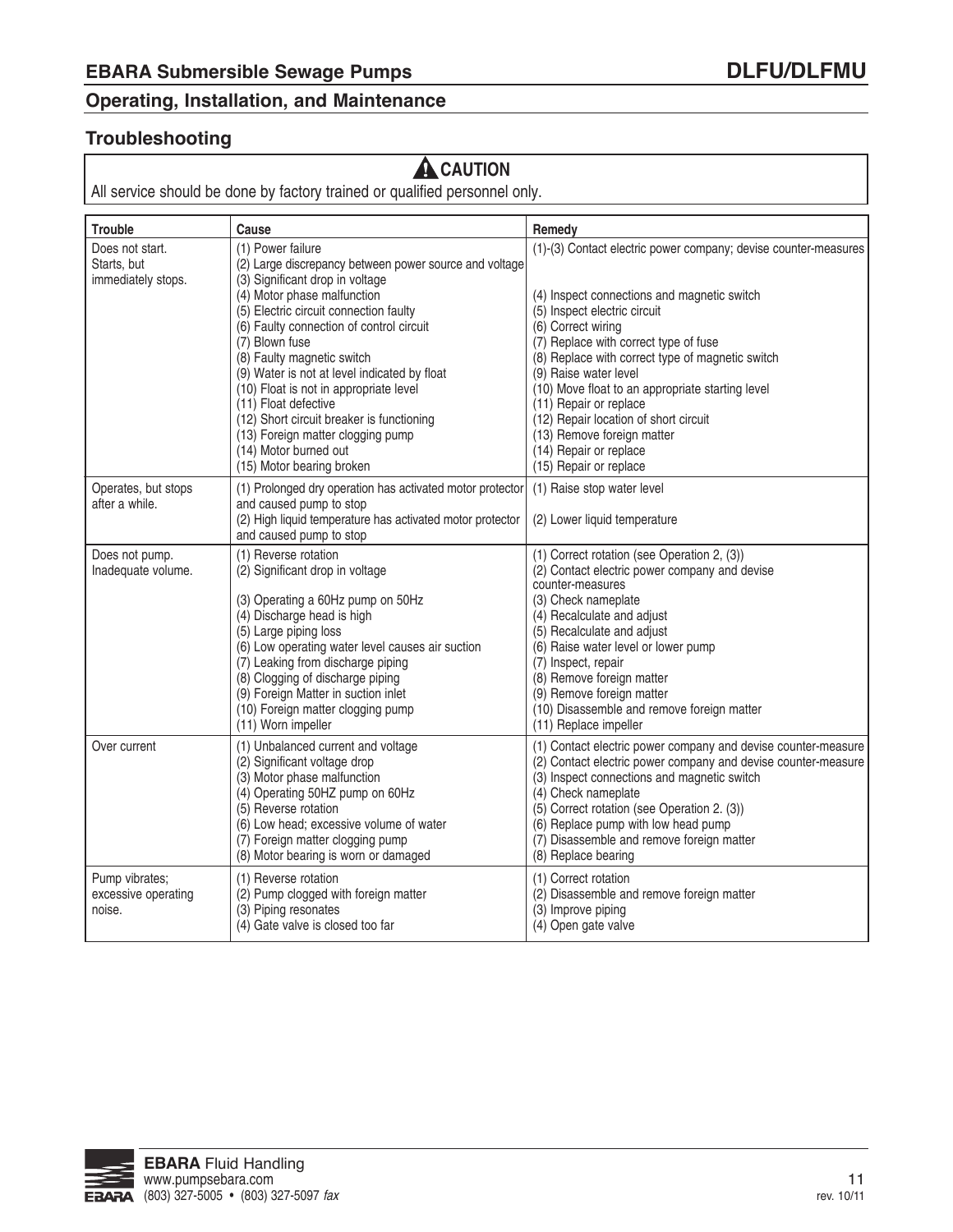#### **2 to 5HP**



| <b>PART</b><br>NO. | PART NAME                  | <b>MATERIAL</b>     | ASTM, AISI<br>CODE | NO. FOR<br>1 UNIT | <b>PART</b><br>NO. | PART NAME               | <b>MATERIAL</b>      | ASTM, AISI<br>CODE | NO. FOR<br>1 UNIT |
|--------------------|----------------------------|---------------------|--------------------|-------------------|--------------------|-------------------------|----------------------|--------------------|-------------------|
| 001                | <b>CASING</b>              | <b>CAST IRON</b>    | A48 Class 30       |                   | 174                | <b>DISCHARGE ELBOW</b>  | <b>CAST IRON</b>     | A48 Class 30       |                   |
| 005                | <b>INTERMEDIATE CASING</b> | <b>CAST IRON</b>    | A48 Class 30       |                   | 193-1              | <b>PLUG</b>             | 304 STAINLESS        | AISI304            |                   |
| $+012$             | <b>SUCTION COVER</b>       | <b>CAST IRON</b>    | A48 Class 30       |                   | 193-2              | <b>PLUG</b>             | 304 STAINLESS        | AISI304            |                   |
| +021               | <b>IMPELLER</b>            | <b>CAST IRON</b>    | A48 Class 30       |                   | 200                | <b>LIFTING HANGER</b>   | <b>STEEL</b>         | A283 Grade D       |                   |
| 039                | <b>KEY</b>                 | 420 STAINLESS       | AISI420            |                   | 213                | AIR VENT VALVE          | <b>BRASS</b>         | B36 No. 272        |                   |
| 080                | <b>BUSHING</b>             | <b>STEEL</b>        | A283 Grade D       |                   | 801                | <b>ROTOR</b>            |                      |                    |                   |
| †111               | <b>MECHANICAL SEAL</b>     |                     |                    | <b>SET</b>        | 802                | <b>STATOR</b>           | —                    |                    |                   |
|                    | <b>+115-1   O-RING</b>     | RUBBER (NBR)        |                    |                   | $811 - 1$          | POWER CABLE             |                      |                    |                   |
|                    | †115-2   O-RING            | RUBBER (NBR)        |                    |                   | $811 - 2$          | <b>CONTROL CABLE</b>    |                      |                    |                   |
|                    | †115-3   O-RING            | RUBBER (NBR)        |                    |                   | 814                | <b>MOTOR COVER</b>      | <b>CAST IRON</b>     | A48 Class 30       |                   |
| †115-4 l           | O-RING                     | <b>RUBBER (NBR)</b> |                    | $\overline{2}$    | 816                | <b>BRACKET</b>          | <b>CAST IRON</b>     | A48 Class 30       |                   |
| <b>+117</b>        | <b>GASKET</b>              |                     |                    |                   | 817                | <b>BRACKET</b>          | <b>CAST IRON</b>     | A48 Class 30       |                   |
| $120 - 1$          | <b>BOLT</b>                | 304 STAINLESS       | AISI304            | 4                 | 830                | <b>SHAFT</b>            | <b>403 STAINLESS</b> | AISI403            |                   |
| 120-2              | <b>BOLT</b>                | 304 STAINLESS       | AISI304            | 8                 | 838                | <b>WASHER</b>           | 304 STAINLESS        | AISI304            | 2                 |
| 120-3              | <b>BOLT</b>                | 304 STAINLESS       | AISI304            | 4                 | †849-1             | <b>BALL BEARING</b>     |                      |                    |                   |
| 120-4              | <b>BOLT</b>                | 304 STAINLESS       | AISI304            | 4                 | †849-21            | <b>BALL BEARING</b>     | —                    |                    |                   |
| 120-5              | <b>BOLT</b>                | 304 STAINLESS       | AISI304            | 3                 | 876                | <b>MOTOR PROTECTOR</b>  |                      |                    | 3                 |
| 120-6              | <b>BOLT</b>                | 304 STAINLESS       | AISI304            | 4                 | 909                | <b>LEAKAGE DETECTOR</b> | -                    |                    |                   |
| 120-7              | <b>BOLT</b>                | 304 STAINLESS       | AISI304            | 2                 | 924                | <b>PACKING</b>          | RUBBER (NBR)         |                    | 2                 |
| 125                | <b>BOLT</b>                | 304 STAINLESS       | AISI304            |                   |                    |                         |                      |                    |                   |

Motors are purchased as a complete unit †: Recommended spare parts

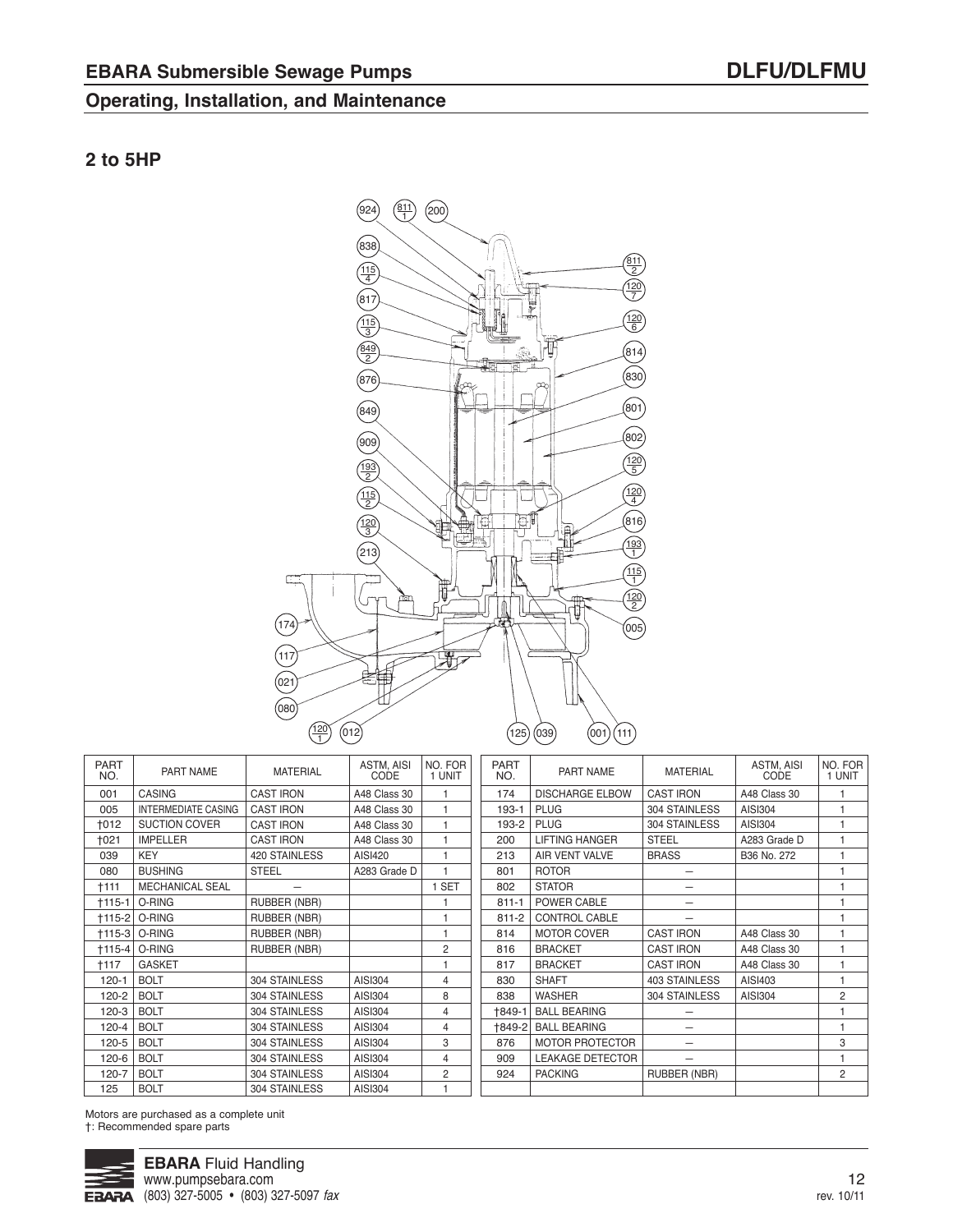#### **71 /2 to 10HP**



| <b>PART</b><br>NO. | PART NAME                  | <b>MATERIAL</b>  | ASTM, AISI<br>CODE | NO. FOR<br>1 UNIT | <b>PART</b><br>NO. | PART NAME               | <b>MATERIAL</b>          | ASTM, AISI<br>CODE | NO. FOR<br>1 UNIT |
|--------------------|----------------------------|------------------|--------------------|-------------------|--------------------|-------------------------|--------------------------|--------------------|-------------------|
| 001                | <b>CASING</b>              | <b>CAST IRON</b> | A48 Class 30       |                   | 174                | <b>DISCHARGE ELBOW</b>  | <b>CAST IRON</b>         | A48 Class 30       |                   |
| 005                | <b>INTERMEDIATE CASING</b> | <b>CAST IRON</b> | A48 Class 30       | 1                 | 193-1              | <b>PLUG</b>             | 304 STAINLESS            | AISI304            |                   |
| <b>+012</b>        | <b>SUCTION COVER</b>       | <b>CAST IRON</b> | A48 Class 30       | 1                 | 193-2              | <b>PLUG</b>             | 304 STAINLESS            | AISI304            |                   |
| +021               | <b>IMPELLER</b>            | <b>CAST IRON</b> | A48 Class 30       |                   | 200                | <b>LIFTING HANGER</b>   | <b>STEEL</b>             | A283 Grade D       |                   |
| 039                | <b>KEY</b>                 | 420 STAINLESS    | AISI420            |                   | 213                | AIR VENT VALVE          | <b>BRASS</b>             | B36 No. 272        |                   |
| <b>+111</b>        | <b>MECHANICAL SEAL</b>     |                  |                    | 1 SET             | 801                | <b>ROTOR</b>            |                          |                    |                   |
| <b>t114</b>        | <b>OIL SEAL</b>            | RUBBER (NBR)     |                    |                   | 802                | <b>STATOR</b>           |                          |                    |                   |
| $+115-1$           | O-RING                     | RUBBER (NBR)     |                    |                   | $811 - 1$          | POWER CABLE             |                          |                    |                   |
| $+115-2$           | O-RING                     | RUBBER (NBR)     |                    |                   | $811 - 2$          | CONTROL CABLE           |                          |                    |                   |
| $+115-3$           | O-RING                     | RUBBER (NBR)     |                    |                   | 814                | <b>MOTOR COVER</b>      | <b>CAST IRON</b>         | A48 Class 30       |                   |
| $+115-4$           | O-RING                     | RUBBER (NBR)     |                    |                   | 816                | <b>BRACKET</b>          | <b>CAST IRON</b>         | A48 Class 30       |                   |
| $+115-5$           | O-RING                     | RUBBER (NBR)     |                    |                   | 817                | <b>BRACKET</b>          | <b>CAST IRON</b>         | A48 Class 30       |                   |
| $+117$             | <b>GASKET</b>              |                  |                    |                   | 830                | <b>SHAFT</b>            | 420J2 STAINLESS          | AISI420            |                   |
| $120 - 1$          | <b>BOLT</b>                | 304 STAINLESS    | AISI304            | $\overline{4}$    | 838-1              | <b>WASHER</b>           | 304 STAINLESS            | AISI304            |                   |
| 120-2              | <b>BOLT</b>                | 304 STAINLESS    | AISI304            | 8                 | 838-2              | <b>WASHER</b>           | 304 STAINLESS            | AISI304            |                   |
| 120-3              | <b>BOLT</b>                | 304 STAINLESS    | AISI304            | $\overline{4}$    | †849-1             | <b>BALL BEARING</b>     |                          |                    |                   |
| 120-4              | <b>BOLT</b>                | 304 STAINLESS    | AISI304            | 6                 | +849-2             | <b>BALL BEARING</b>     |                          |                    |                   |
| 120-5              | <b>BOLT</b>                | 304 STAINLESS    | AISI304            | 3                 | 876                | <b>MOTOR PROTECTOR</b>  | $\overline{\phantom{0}}$ |                    | 3                 |
| 120-6              | <b>BOLT</b>                | 304 STAINLESS    | AISI304            | 4                 | 909                | <b>LEAKAGE DETECTOR</b> | $\equiv$                 |                    |                   |
| 120-7              | <b>BOLT</b>                | 304 STAINLESS    | AISI304            | 2                 | $924 - 1$          | <b>PACKING</b>          | RUBBER (NBR)             |                    |                   |
| 125                | <b>BOLT</b>                | 304 STAINLESS    | AISI304            |                   | 924-2              | <b>PACKING</b>          | RUBBER (NBR)             |                    |                   |

Motors are purchased as a complete unit †: Recommended spare parts

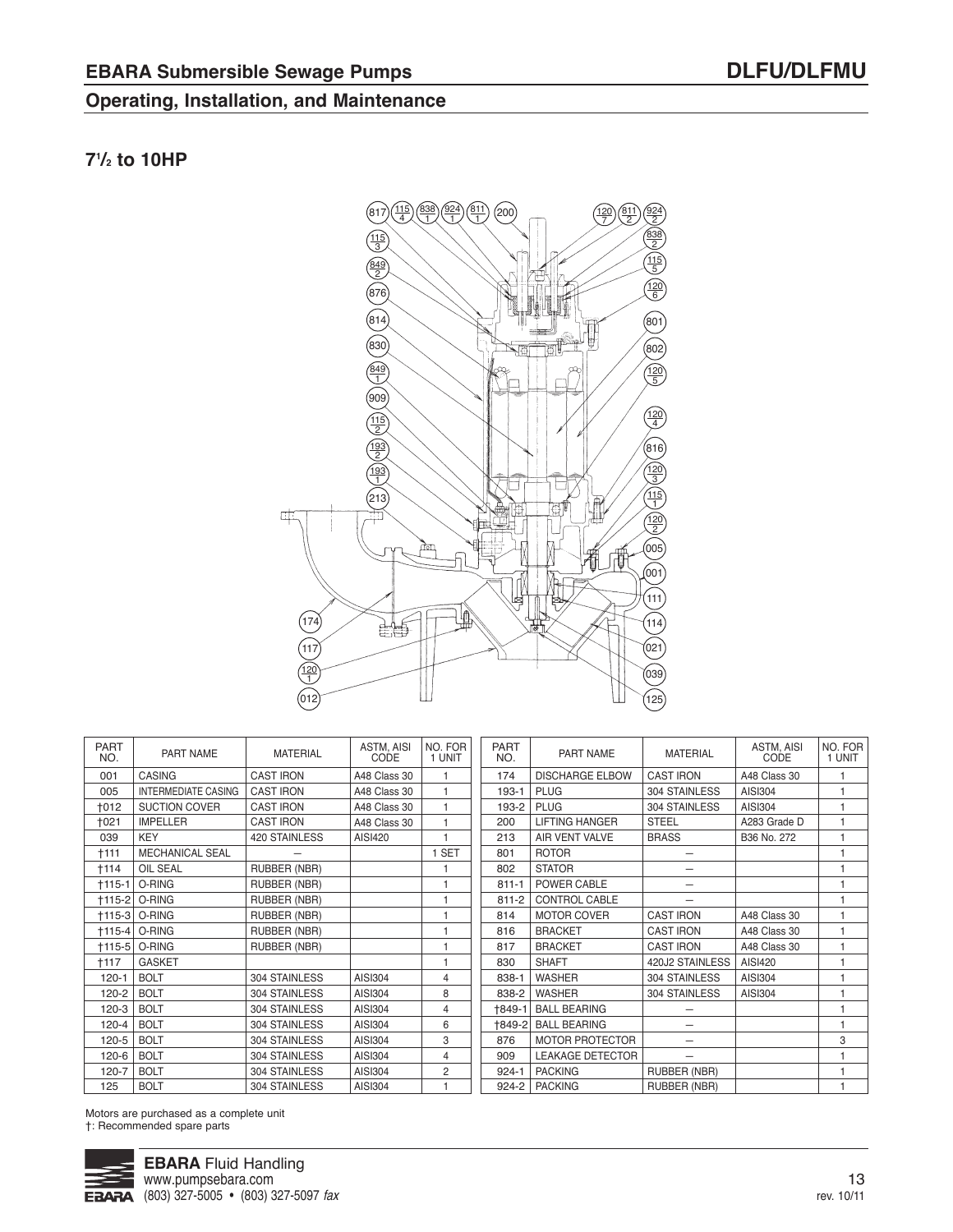#### **15 to 30HP**



| <b>PART</b><br>NO. | <b>PART NAME</b>           | <b>MATERIAL</b>     | <b>ASTM, AISI</b><br>CODE | NO. FOR<br>1 UNIT |
|--------------------|----------------------------|---------------------|---------------------------|-------------------|
| 001                | CASING                     | <b>CAST IRON</b>    | A48 Class 30              | 1                 |
| 005                | <b>INTERMEDIATE CASING</b> | <b>CAST IRON</b>    | A48 Class 30              | $\mathbf{1}$      |
| <b>+012</b>        | <b>SUCTION COVER</b>       | <b>CAST IRON</b>    | A48 Class 30              | $\mathbf{1}$      |
| +021               | <b>IMPELLER</b>            | <b>CAST IRON</b>    | A48 Class 30              | 1                 |
| 039                | <b>KEY</b>                 | 420 STAINLESS       | AISI420                   | 1                 |
| +111               | <b>MECHANICAL SEAL</b>     |                     |                           | 1 SET             |
| †114               | OIL SEAL                   | RUBBER (NBR)        |                           | 1                 |
| $+115-1$           | O-RING                     | <b>RUBBER (NBR)</b> |                           | 1                 |
|                    | <b>+115-2 O-RING</b>       | <b>RUBBER (NBR)</b> |                           | 1                 |
|                    | <b>+115-3 O-RING</b>       | <b>RUBBER (NBR)</b> |                           | 1                 |
|                    | <b>+115-4 O-RING</b>       | <b>RUBBER (NBR)</b> |                           | 1                 |
|                    | †115-5   O-RING            | <b>RUBBER (NBR)</b> |                           | 1                 |
|                    | <b>+115-6 O-RING</b>       | <b>RUBBER (NBR)</b> |                           | 1                 |
| +117               | <b>GASKET</b>              |                     |                           | 1                 |
| $120 - 1$          | <b>BOLT</b>                | 304 STAINLESS       | AISI304                   | 4                 |
| 120-2              | <b>BOLT</b>                | 304 STAINLESS       | AISI304                   | 8                 |
| 120-3              | <b>BOLT</b>                | 304 STAINLESS       | AISI304                   | 4                 |
| $120 - 4$          | <b>BOLT</b>                | 304 STAINLESS       | AISI304                   | 6                 |
| 120-5              | <b>BOLT</b>                | 304 STAINLESS       | AISI304                   | 6                 |
| 120-6              | <b>BOLT</b>                | 304 STAINLESS       | AISI304                   | 3                 |
| 120-7              | <b>BOLT</b>                | 304 STAINLESS       | AISI304                   | 6                 |
| $120 - 8$          | <b>BOLT</b>                | 304 STAINLESS       | AISI304                   | $\overline{2}$    |
| 125                | <b>BOLT</b>                | 304 STAINLESS       | AISI304                   | 1                 |

| <b>PART</b><br>NO. | PART NAME               | <b>MATERIAL</b>  | ASTM, AISI<br>CODE | NO. FOR<br>1 UNIT |
|--------------------|-------------------------|------------------|--------------------|-------------------|
| 174                | <b>DISCHARGE ELBOW</b>  | <b>CAST IRON</b> | A48 Class 30       | 1                 |
| $193 - 1$          | <b>PLUG</b>             | 304 STAINLESS    | AISI304            | 1                 |
| 193-2              | <b>PLUG</b>             | 304 STAINLESS    | AISI304            | 1                 |
| 200                | <b>LIFTING HANGER</b>   | <b>STEEL</b>     | A283 Grade D       | 1                 |
| 213                | <b>AIR VENT VALVE</b>   | <b>BRASS</b>     | B36 No. 272        | $\mathbf{1}$      |
| 801                | <b>ROTOR</b>            |                  |                    | 1                 |
| 802                | <b>STATOR</b>           |                  |                    | 1                 |
| $811 - 1$          | POWER CABLE             |                  |                    | 1                 |
| $811 - 2$          | <b>CONTROL CABLE</b>    |                  |                    | 1                 |
| 814                | <b>MOTOR COVER</b>      | <b>CAST IRON</b> | A48 Class 30       | 1                 |
| $816 - 1$          | <b>BRACKET</b>          | <b>CAST IRON</b> | A48 Class 30       | 1                 |
| 816-2              | <b>BRACKET</b>          | <b>CAST IRON</b> | A48 Class 30       | 1                 |
| 817                | <b>BRACKET</b>          | <b>CAST IRON</b> | A48 Class 30       | 1                 |
| 830                | <b>SHAFT</b>            | 420J2 STAINLESS  | AISI420            | 1                 |
| 838-1              | <b>WASHER</b>           | 304 STAINLESS    | AISI304            | 1                 |
| 838-2              | <b>WASHER</b>           | 304 STAINLESS    | AISI304            | 1                 |
| $+849-1$           | <b>BALL BEARING</b>     |                  |                    | 1                 |
| <b>+849-21</b>     | <b>BALL BEARING</b>     |                  |                    | 1                 |
| 876                | <b>MOTOR PROTECTOR</b>  |                  |                    | 3                 |
| 909                | <b>LEAKAGE DETECTOR</b> |                  |                    | 1                 |
| $924 - 1$          | <b>PACKING</b>          | RUBBER (NBR)     |                    | 1                 |
| 924-2              | <b>PACKING</b>          | RUBBER (NBR)     |                    | 1                 |
|                    |                         |                  |                    |                   |

Motors are purchased as a complete unit †: Recommended spare parts

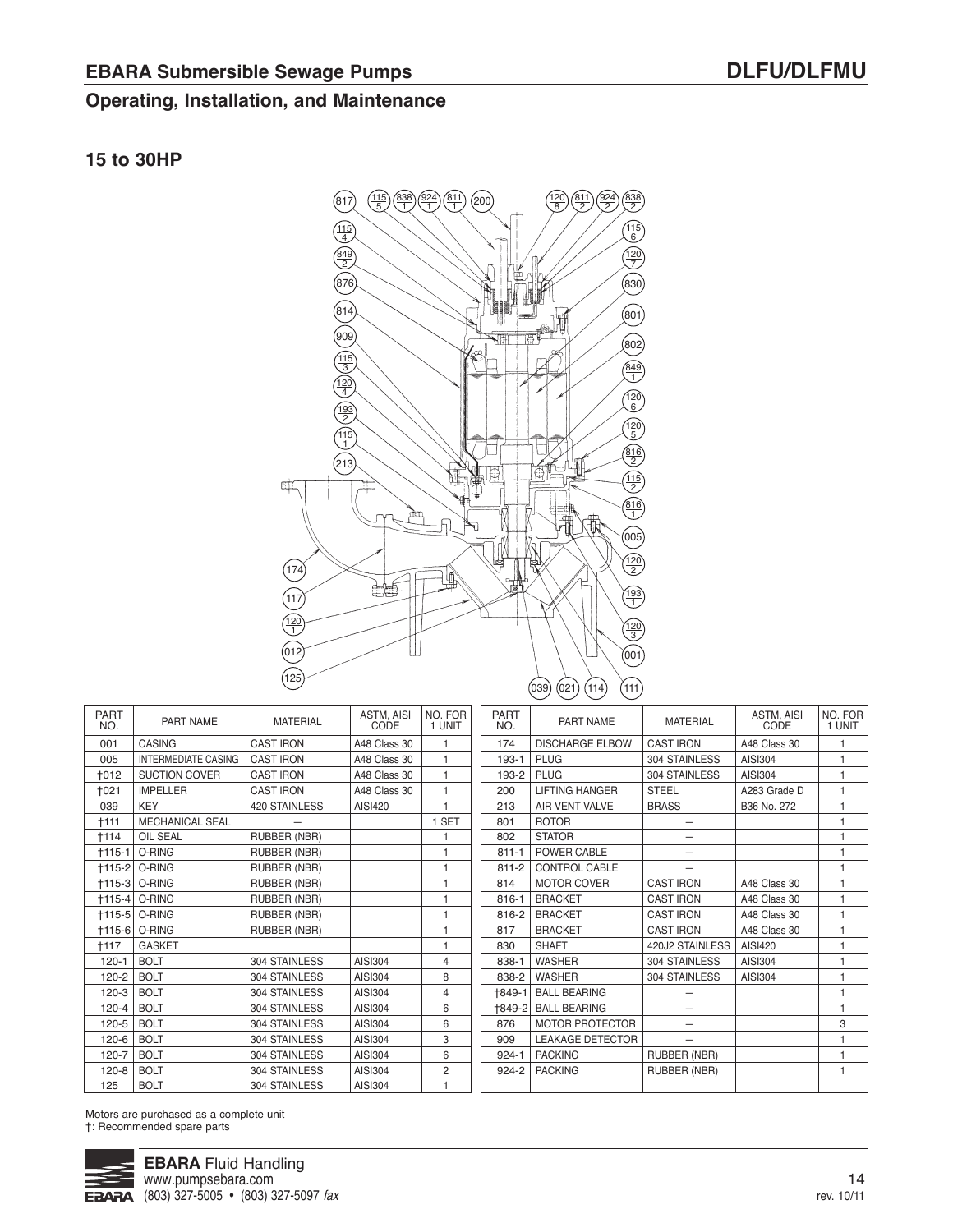**40 to 60HP 100DLFU**

#### **Operating, Installation, and Maintenance**



| <b>PART</b><br>NO. | PART NAME                  | <b>MATERIAL</b>     | ASTM, AISI<br>CODE | NO. FOR<br>1 UNIT | <b>PART</b><br>NO. | PART NAME               | <b>MATERIAL</b>          | ASTM, AISI<br>CODE | NO. FOR<br>1 UNIT |
|--------------------|----------------------------|---------------------|--------------------|-------------------|--------------------|-------------------------|--------------------------|--------------------|-------------------|
| 001                | <b>CASING</b>              | <b>CAST IRON</b>    | A48 Class 30       |                   | 125                | <b>BOLT</b>             | 304 STAINLESS            | AISI304            |                   |
| 005                | <b>INTERMEDIATE CASING</b> | <b>CAST IRON</b>    | A48 Class 30       | $\mathbf{1}$      | $*167$             | <b>BASE</b>             | <b>STEEL</b>             | A283 Grade D       |                   |
| +021               | <b>IMPELLER</b>            | <b>CAST IRON</b>    | A48 Class 30       | $\mathbf{1}$      | 174                | <b>DISCHARGE ELBOW</b>  | <b>CAST IRON</b>         | A48 Class 30       | $\overline{1}$    |
| 039                | <b>KEY</b>                 | 420 STAINLESS       | AISI420            | $\mathbf{1}$      | 193-1              | <b>PLUG</b>             | 304 STAINLESS            | AISI304            | $\overline{1}$    |
| 080                | <b>BUSHING</b>             | 304 STAINLESS       | AISI 304           | 1                 | 193-2              | <b>PLUG</b>             | 304 STAINLESS            | AISI304            | 1                 |
| +107               | <b>WEARING RING</b>        | 304 STAINLESS       | AISI 304           | 1                 | 200                | <b>LIFTING HANGER</b>   | <b>STEEL</b>             | A283 Grade D       | 1                 |
| $+111$             | <b>MECHANICAL SEAL</b>     |                     |                    | <b>SET</b>        | 213                | AIR VENT VALVE          | <b>BRASS</b>             | B36 No. 272        | 1                 |
| +114               | <b>OIL SEAL</b>            | <b>RUBBER (NBR)</b> |                    |                   | 801                | <b>ROTOR</b>            |                          |                    | $\overline{1}$    |
| $+115-1$           | O-RING                     | RUBBER (NBR)        |                    | 1                 | 802                | <b>STATOR</b>           | -                        |                    | 1                 |
| $+115-2$           | O-RING                     | <b>RUBBER (NBR)</b> |                    | 1                 | $811 - 1$          | POWER CABLE             |                          |                    | $\overline{c}$    |
| $+115-3$           | O-RING                     | RUBBER (NBR)        |                    | 1                 | $811 - 2$          | CONTROL CABLE           |                          |                    |                   |
| $+115-4$           | O-RING                     | RUBBER (NBR)        |                    | 1                 | 814                | <b>MOTOR COVER</b>      | <b>CAST IRON</b>         | A48 Class 30       | 1                 |
| $+115-5$           | O-RING                     | <b>RUBBER (NBR)</b> |                    | 1                 | 816-1              | <b>BRACKET</b>          | <b>CAST IRON</b>         | A48 Class 30       | 1                 |
| +115-6             | O-RING                     | <b>RUBBER (NBR)</b> |                    | 2                 | 816-2              | <b>BRACKET</b>          | <b>CAST IRON</b>         | A48 Class 30       | 1                 |
| $+115-7$           | O-RING                     | RUBBER (NBR)        |                    | 1                 | 817                | <b>BRACKET</b>          | <b>CAST IRON</b>         | A48 Class 30       | 1                 |
| +117               | <b>GASKET</b>              |                     |                    | 1                 | 830                | <b>SHAFT</b>            | 420J2 STAINLESS          | AISI420            | 1                 |
| $120 - 1$          | <b>BOLT</b>                | 304 STAINLESS       | AISI304            | 8                 | 838-1              | <b>WASHER</b>           | 304 STAINLESS            | AISI304            | 2                 |
| 120-2              | <b>BOLT</b>                | 304 STAINLESS       | AISI304            | 8                 | 838-2              | <b>WASHER</b>           | 304 STAINLESS            | AISI304            |                   |
| 120-3              | <b>BOLT</b>                | 304 STAINLESS       | AISI304            | 8                 | +849-1             | <b>BALL BEARING</b>     |                          |                    | 1 SET             |
| 120-4              | <b>BOLT</b>                | 304 STAINLESS       | AISI304            | 8                 | +849-2             | <b>BALL BEARING</b>     |                          |                    | 1                 |
| 120-5              | <b>BOLT</b>                | 304 STAINLESS       | AISI304            | 6                 | 876                | <b>MOTOR PROTECTOR</b>  | $\overline{\phantom{0}}$ |                    | 3                 |
| $120 - 6$          | <b>BOLT</b>                | 304 STAINLESS       | AISI304            | 4                 | 909                | <b>LEAKAGE DETECTOR</b> |                          |                    | 1                 |
| 120-7              | <b>BOLT</b>                | 304 STAINLESS       | AISI304            | 6                 | $924 - 1$          | <b>PACKING</b>          | <b>RUBBER (NBR)</b>      |                    | 2                 |
| $120 - 8$          | <b>BOLT</b>                | 304 STAINLESS       | AISI304            | $\overline{2}$    | 924-2              | <b>PACKING</b>          | RUBBER (NBR)             |                    |                   |

Motors are purchased as a complete unit

†: Recommended spare parts **\***: Option for hard-piped installations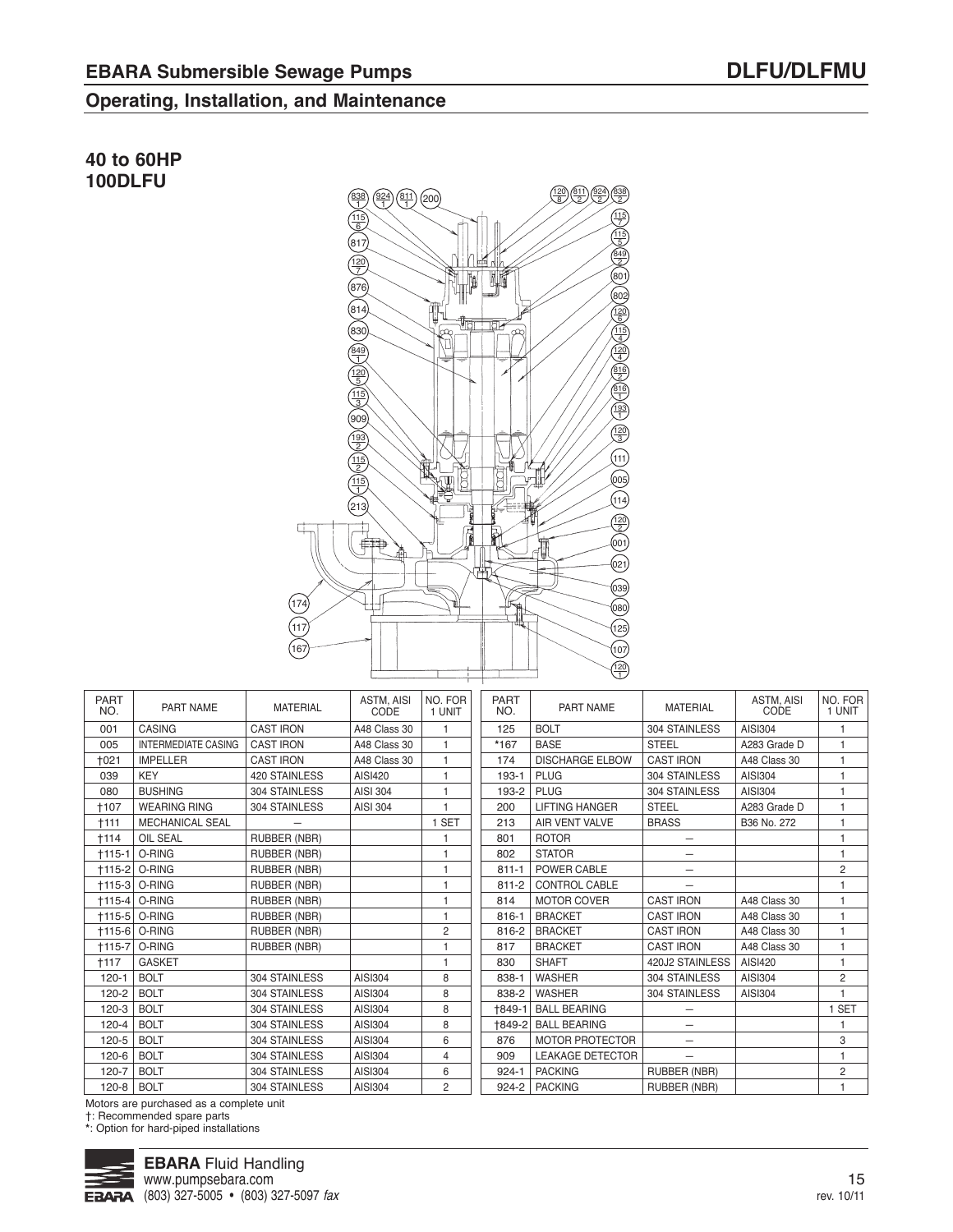**40 to 60HP 150DLFU 200DLFU 250DLFU 300DLFU**



| <b>PART</b><br>NO. | PART NAME                  | <b>MATERIAL</b>     | ASTM, AISI<br>CODE | NO. FOR<br>1 UNIT | <b>PART</b><br>NO. | <b>PART NAME</b>        | <b>MATERIAL</b>          | ASTM, AISI<br>CODE | NO. FOR<br>1 UNIT |
|--------------------|----------------------------|---------------------|--------------------|-------------------|--------------------|-------------------------|--------------------------|--------------------|-------------------|
| 001                | CASING                     | <b>CAST IRON</b>    | A48 Class 30       |                   | 125                | <b>BOLT</b>             | 304 STAINLESS            | AISI304            | 1                 |
| 005                | <b>INTERMEDIATE CASING</b> | <b>CAST IRON</b>    | A48 Class 30       |                   | *167               | <b>BASE</b>             | <b>STEEL</b>             | A283 Grade D       |                   |
| <b>+021</b>        | <b>IMPELLER</b>            | <b>DUCTILE IRON</b> | A536 60-40-18      |                   | 174                | <b>DISCHARGE ELBOW</b>  | <b>CAST IRON</b>         | A48 Class 30       |                   |
| 039                | <b>KEY</b>                 | 420 STAINLESS       | AISI420            |                   | 193-1              | PLUG                    | 304 STAINLESS            | AISI304            |                   |
| <b>+072</b>        | SIDE RING                  | <b>CAST IRON</b>    | A48 Class 30       |                   | 193-2              | <b>PLUG</b>             | 304 STAINLESS            | AISI304            |                   |
| +107               | <b>WEARING RING</b>        | 304 STAINLESS       | <b>AISI304</b>     | $\mathbf{1}$      | 200                | <b>LIFTING HANGER</b>   | <b>STEEL</b>             | A283 Grade D       | 1                 |
| $+111$             | <b>MECHANICAL SEAL</b>     |                     |                    | <b>SET</b>        | 280                | <b>ELBOW SUPPORT</b>    | <b>STEEL</b>             | A283 Grade D       | 2                 |
| +114               | <b>OIL SEAL</b>            | RUBBER (NBR)        |                    |                   | 801                | <b>ROTOR</b>            |                          |                    |                   |
| $+115-1$           | O-RING                     | RUBBER (NBR)        |                    | $\overline{1}$    | 802                | <b>STATOR</b>           | -                        |                    | 1                 |
| $+115-2$           | $O-RING$                   | RUBBER (NBR)        |                    |                   | $811 - 1$          | POWER CABLE             | $\overline{\phantom{0}}$ |                    | 2                 |
|                    | †115-3 O-RING              | RUBBER (NBR)        |                    |                   | $811 - 2$          | <b>CONTROL CABLE</b>    |                          |                    |                   |
|                    | †115-4 O-RING              | <b>RUBBER (NBR)</b> |                    | $\overline{1}$    | 814                | <b>MOTOR COVER</b>      | <b>CAST IRON</b>         | A48 Class 30       |                   |
|                    | †115-5 O-RING              | RUBBER (NBR)        |                    | $\overline{1}$    | $816 - 1$          | <b>BRACKET</b>          | <b>CAST IRON</b>         | A48 Class 30       | 1                 |
| $+115-6$           | O-RING                     | <b>RUBBER (NBR)</b> |                    | 2                 | 816-2              | <b>BRACKET</b>          | <b>CAST IRON</b>         | A48 Class 30       |                   |
| $+115-7$           | O-RING                     | <b>RUBBER (NBR)</b> |                    |                   | 817                | <b>BRACKET</b>          | <b>CAST IRON</b>         | A48 Class 30       |                   |
| +117               | <b>GASKET</b>              |                     |                    | $\overline{1}$    | 830                | <b>SHAFT</b>            | 420J2 STAINLESS          | AISI420            | $\overline{1}$    |
| $120 - 1$          | <b>BOLT</b>                | 304 STAINLESS       | AISI304            | $^{3}/_{4}$       | 838-1              | <b>WASHER</b>           | 304 STAINLESS            | AISI304            | $\overline{c}$    |
| 120-2              | <b>BOLT</b>                | 304 STAINLESS       | AISI304            | 4                 | 838-2              | <b>WASHER</b>           | 304 STAINLESS            | AISI304            | 1                 |
| $120 - 3$          | <b>BOLT</b>                | 304 STAINLESS       | AISI304            | 8                 | +849-1             | <b>BALL BEARING</b>     |                          |                    | 1 SET             |
| 120-4              | <b>BOLT</b>                | 304 STAINLESS       | <b>AISI304</b>     | $\overline{4}$    | +849-2             | <b>BALL BEARING</b>     | -                        |                    |                   |
| 120-5              | <b>BOLT</b>                | 304 STAINLESS       | <b>AISI304</b>     | 8                 | 876                | <b>MOTOR PROTECTOR</b>  |                          |                    | 3                 |
| 120-6              | <b>BOLT</b>                | 304 STAINLESS       | AISI304            | 8                 | 909                | <b>LEAKAGE DETECTOR</b> | $\overline{\phantom{0}}$ |                    | 1                 |
| 120-7              | <b>BOLT</b>                | 304 STAINLESS       | AISI304            | $\overline{4}$    | $924 - 1$          | <b>PACKING</b>          | RUBBER (NBR)             |                    | $\overline{2}$    |
| $120 - 8$          | <b>BOLT</b>                | 304 STAINLESS       | <b>AISI304</b>     | 6                 | 924-2              | <b>PACKING</b>          | RUBBER (NBR)             |                    | 1                 |
| 120-9              | <b>BOLT</b>                | 304 STAINLESS       | AISI304            | $\overline{c}$    |                    |                         |                          |                    |                   |

Motors are purchased as a complete unit

†: Recommended spare parts

**\***: Option for hard-piped installations

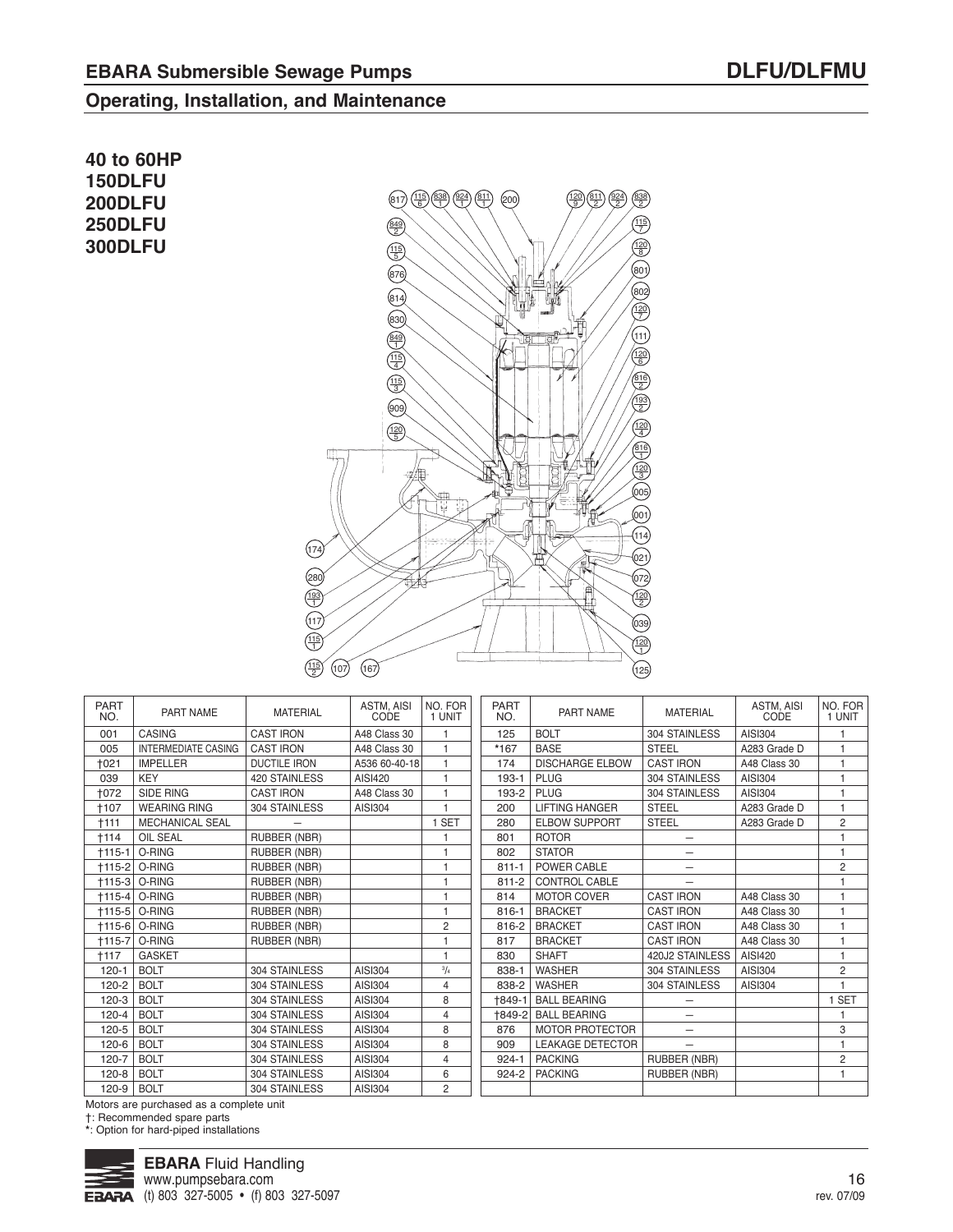#### **Maintenance and Service**

#### **6. Disassembly and assembly:**

### **A** CAUTION

All service should be done by factory trained or qualified personnel only. be sure to cut off power source before beginning disassembly.

Please contact the following for assistance: Ebara International Corporation Customer Service Manager 1651 Cedar Line Drive Rock Hill, South Carolina 29730

#### **Thermal Protection**

The motor shall be equipped with a protector such as automatic cut-off device and thermal protector. The motors described below shall incorporate Miniature Thermal Protectors (MTP) which are embedded in the windings.

When temperature of the winding raises and reaches the MTP acting point, the motor protection circuit is activated to protect motor from over heat.

#### **1. applicable model**

Model: DGFU, DLFU, DVFU, DDLFU

#### **2. MtP Specifications:**

Acting Temperature  $140±5 \text{ C } (284±9 \text{ F})$ Re-setting Temperature 85±10 C (185±18 F) Capacity of Contact

Model KLIXON 9700K-66-215 Type of Contact **b** (Normally-Closed contact Acting-open)

| Voltage (V)  |    | AC 115   AC 230   AC 460 |  |
|--------------|----|--------------------------|--|
| Amperage (A) | 18 |                          |  |

**MTP** 

STATOR WINDINGS

#### **3. installation:**

MTP shall be embedded in the stator windings as shown at right –

#### **4. Construction:**

Construction of the MTP is as shown below:



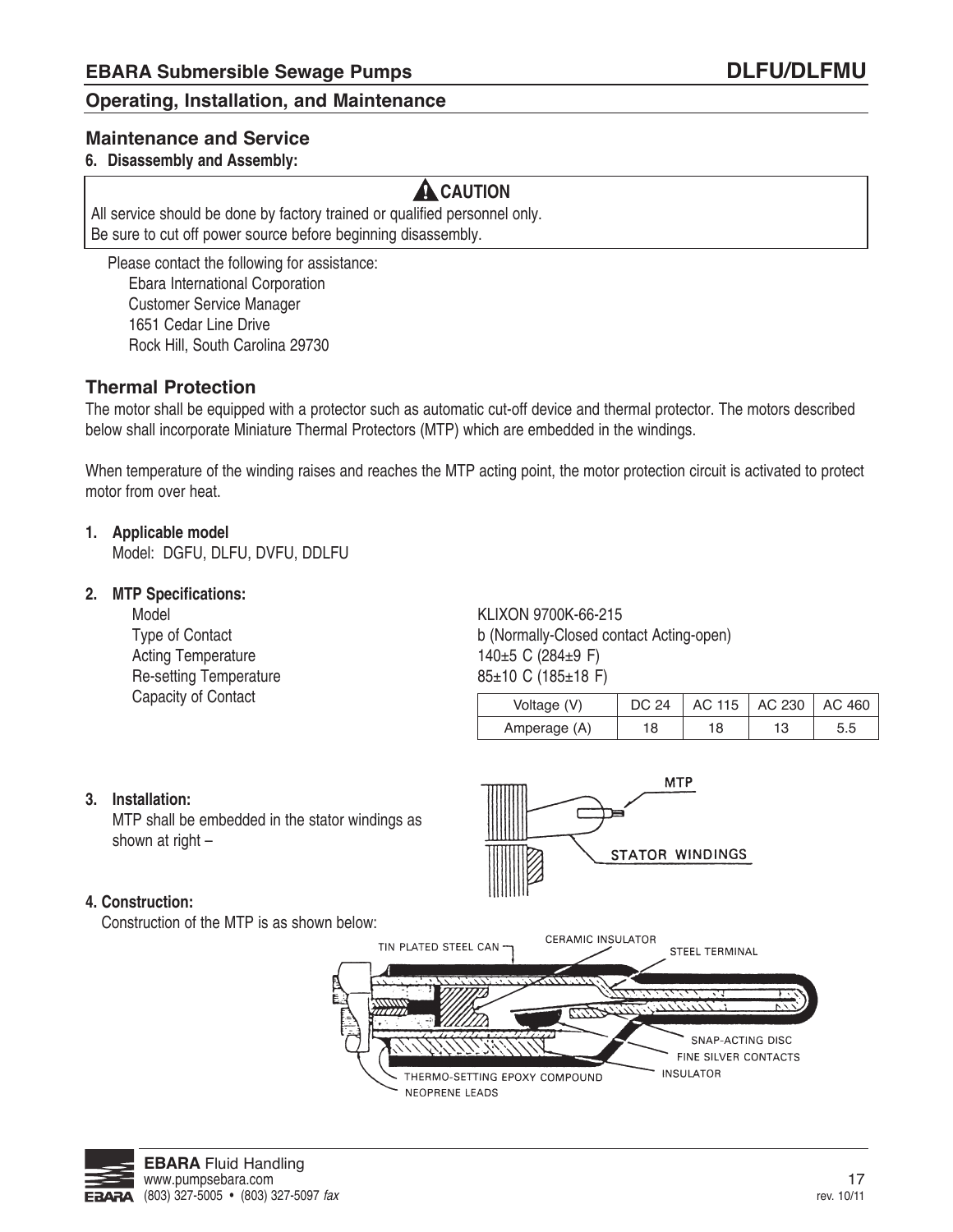#### **Leakage Detector**

#### **1. Construction:**

Each switch has a magnet-containing float which senses the liquid level and magnetically actuates a dry reed switch encapsulated within a stem. The switch opens on rise of liquid.

#### **2. Specifications**

• Apply to 2 to 10HP



| <b>Breaking Capacity</b> | : AC50VA, DC50W  |
|--------------------------|------------------|
| Max. Breaking Current    | : AC0.5A, DC0.5A |
| Max. Operating Voltage   | : AC300V, DC300V |

• Apply to 15 to 60HP



| <b>Breaking Capacity</b> | : AC12VA, DC10W  |
|--------------------------|------------------|
| Max. Breaking Current    | : AC0.6A, DC0.5A |
| Max. Operating Voltage   | : AC200V, DC200V |

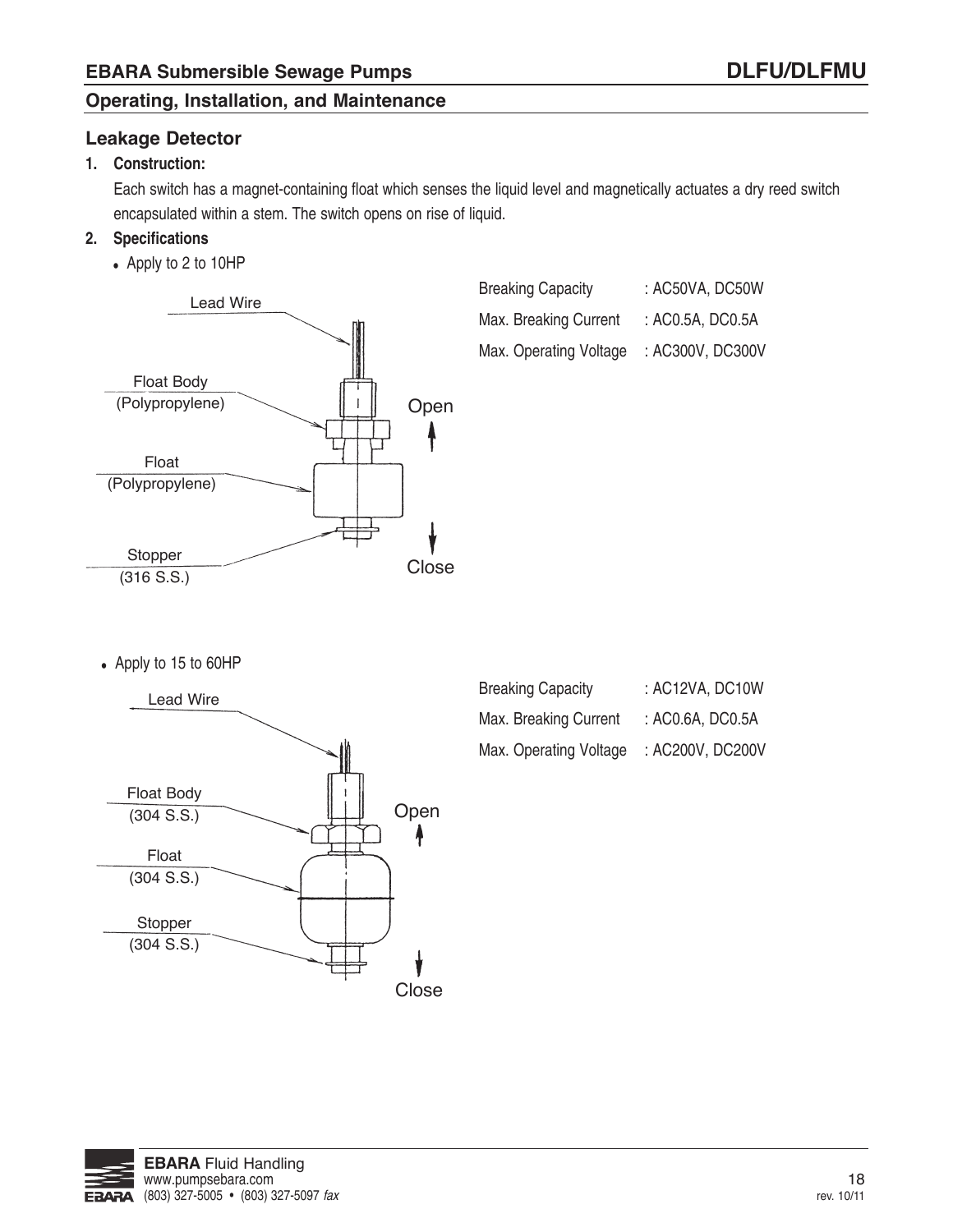#### **Limited Warranty**

#### **1. all specifications subject to change without notice**

#### **2. Limited warranty:**

EIC warrants for a period of twelve months from the date of initial startup or eighteen months from the date of shipment, whichever shall first occur (the "Warranty Period") the EIC Products to be delivered hereunder against defects in material and workmanship, under normal use and service when installed, used and maintained in accordance with instructions supplied by EIC. This is EIC's sole and exclusive warranty. It applies only to EIC Products and specifically excludes Other Equipment, whether or not such Other Equipment is included in EIC's scope of supply hereunder. Such Other Equipment is warranted only by its manufacturer. If such a defect appears in EIC Products within the Warranty Period and Purchaser has given EIC immediate written notice of same, EIC will either repair the part, or at its option replace the part, by shipping a similar part F.O.b. EIC's shipping point, or at its option refund an equitable portion of the purchase price. EIC may require the return of the defective part, transportation prepaid, to establish the claim. all costs of removal, reinstallation, field labor and transportation shall be borne by the Purchaser. No allowance will be made for repairs without EIC's written consent or approval, and the Warranty Period shall not be suspended upon stopping operation for warranty repairs, nor recommence upon completion of the warranty repairs, but shall run continuously from commencement until normal expiration. Repair parts shall carry no greater warranty than the remaining balance of the underlying EIC Product into which they may be installed, expiring at the same time as said underlying warranty.

any descriptions of the EIC Products or Other Equipment, any specifications, and any samples, models, bulletins, or similar material used in connection with this sale are for the sole purpose of identifying the said Equipment and are not to be construed as express or implied warranties. Unless during the warranty period all repairs or replacements or parts or components for EIC Products are with EIC-approved parts or components, and all warranty service is performed by EIC or its authorized distributor or representative, the warranty responsibility of EIC shall immediately terminate.

EIC MaKES NO OTHEr WarraNTY OF aNY KIND WHaTSOEVEr, EXPrESS Or IMPLIED; aND aLL WarraNTIES OF MErCHaNTabILITY aND FITNESS FOr a ParTICULar PUrPOSE arE HErEbY DISCLaIMED bY EIC aND EXCLUDED FrOM THESE CONDITIONS. The Purchaser's sole and exclusive remedy, whether upon warranty, contract or tort, including negligence, will be to proceed under this warranty. all liability of EIC shall terminate no later than the expiration of the Warranty Period.